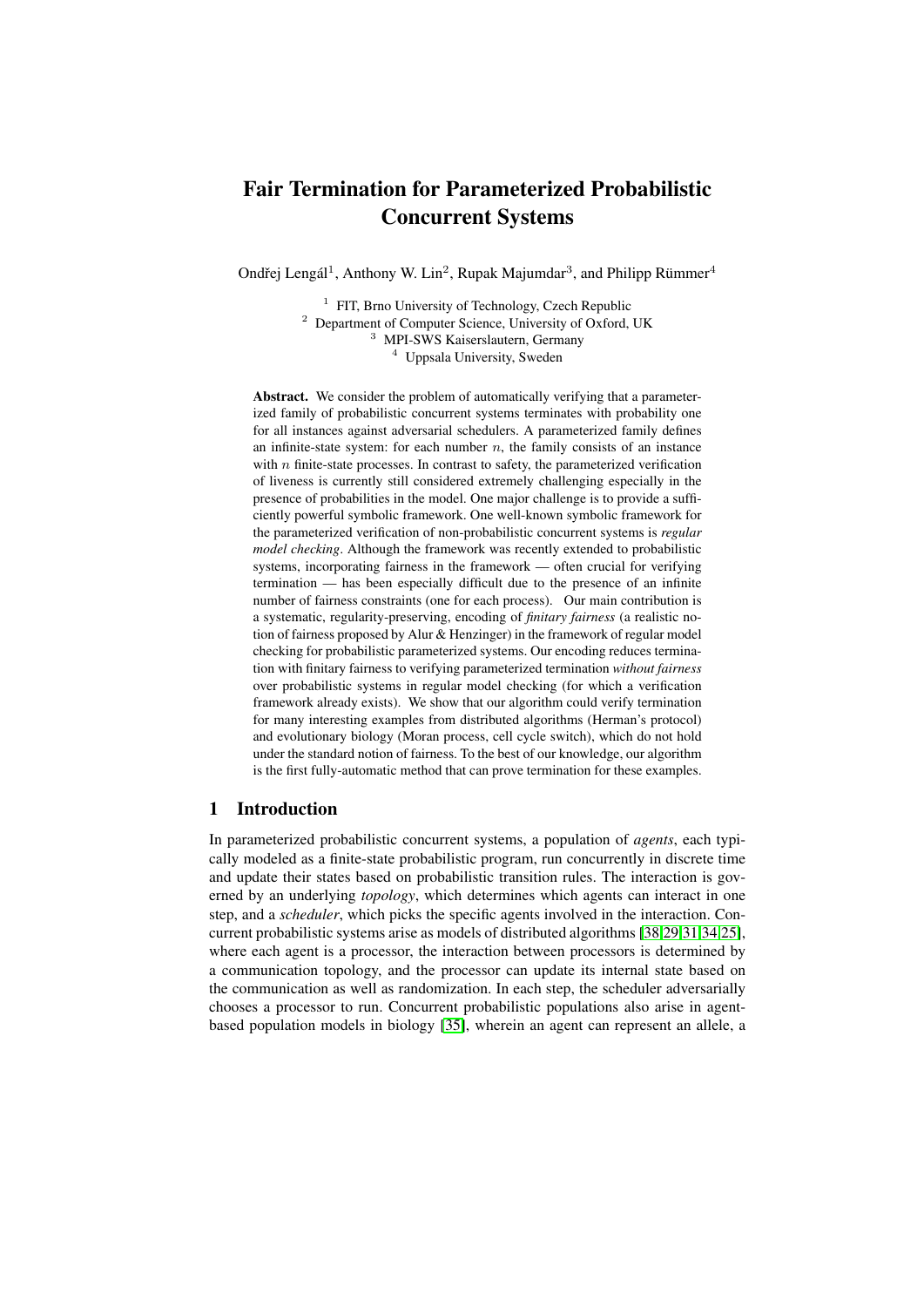cell, or a species, and the interaction between agents describes how these entities evolve over time. For a population of a fixed size, there is a rich theory of probabilistic verification [\[20,](#page-15-0)[7](#page-15-1)[,1](#page-15-2)[,48\]](#page-16-6) based on finite-state Markov decision processes (MDPs). Verification questions for population models, however, ask if a property holds for populations of *all* sizes: even if each agent is finite-state, the family of all processes (for each population size) is an infinite-state MDP. Indeed, for many simple population models, one can show that the verification question is undecidable, even for reachability or safety properties in the non-probabilistic setting [\[6](#page-15-3)[,11](#page-15-4)[,22\]](#page-15-5). Consequently, the verification question for populations requires techniques beyond finite-state probabilistic verification, and requires symbolic techniques to represent potentially infinite sets of states.

One well-known symbolic framework for verifying parameterized non-probabilistic concurrent systems is *regular model checking* [\[3](#page-15-6)[,42](#page-16-7)[,4](#page-15-7)[,13](#page-15-8)[,41](#page-16-8)[,47\]](#page-16-9), where states of a population are modeled using words over a suitable alphabet, sets of states are represented as regular languages, and the transition relation is defined as a regular transducer. From parameterized verification of non-probabilistic processes, it is known that regular languages provide a robust symbolic representation of infinite sets, and automata-theoretic algorithms provide the basis of checking safety or termination properties.

In this paper, we consider the problem of verifying that a given parameterized family of probabilistic concurrent systems *almost surely terminates*, i.e., reaches certain final states with probability 1 from each initial state regardless of the behaviour of the schedulers. Termination is a fundamental property when verifying parameterized probabilistic systems. Since termination typically, however, fails without imposing certain *fairness* conditions on the scheduler, it is crucial to be able to incorporate fairness assumptions into a termination analysis. Therefore, although the framework of regular model checking has recently been extended for proving termination (without fairness) over parameterized probabilistic concurrent systems [\[36\]](#page-16-10), it still cannot be used to prove termination for many interesting parameterized probabilistic concurrent systems.

*What notion of fairness should we consider for proving termination for parameterized probabilistic concurrent systems?* To answer this question, one would naturally start by looking at standard notions of fairness in probabilistic model checking [\[7\]](#page-15-1), which asserts that every process must be chosen infinitely often. However, this notion seems to be too weak to prove termination for many of our examples, notably Herman's self-stabilizing protocol [\[29\]](#page-16-1) in an asynchronous setting, and population models from biology (e.g. Moran's process [\[35\]](#page-16-5)). The standard notion of fairness gives rise to a rather unintuitive and unrealistic strategy for the scheduler, which could delay an enabled process for as long as it desires while still being fair (see [\[15,](#page-15-9) Example 8] and the Herman's protocol example in Section [3\)](#page-5-0). For this reason, we propose to consider Alur & Henzinger's [\[5\]](#page-15-10) *finitary fairness* — a stronger notion of fairness that allows the scheduler to delaying executing an enabled process in an infinite run for at most  $k$  steps, for some unknown but fixed bound  $k \in \mathbb{N}$ . Alur & Henzinger argued that this fairness notion is more realistic in practice, but it is not as restrictive as the notion of k*-fairness*, which fixes the bound  $k$  a priori. In addition, it should be noted that finitary fairness is strictly weaker than probabilistic fairness (scheduler chooses processes randomly) for almost-sure termination over finite MDPs and parameterized probabilistic systems (an infinite family of finite MDPs). We will show in this paper that there are many interest-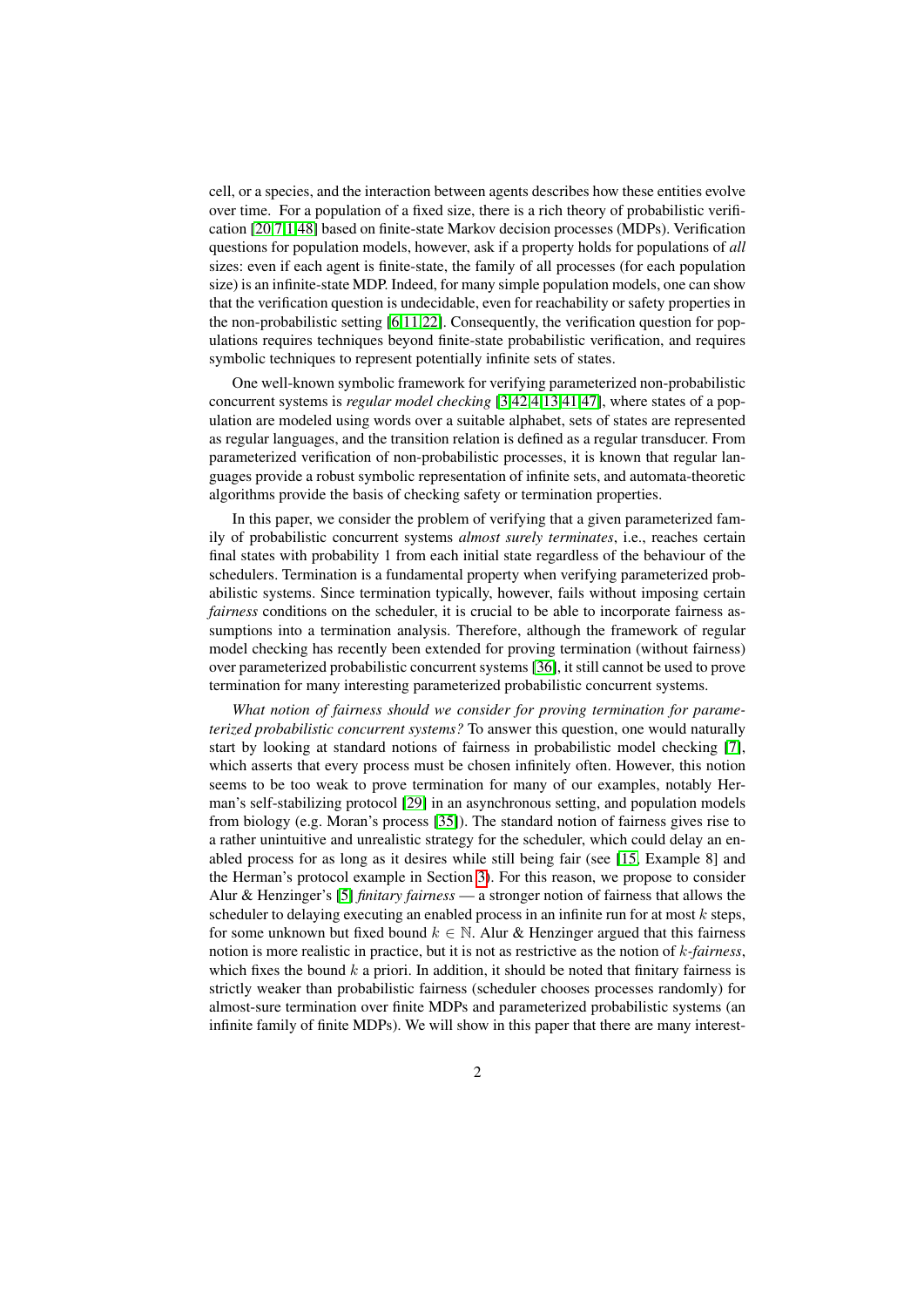ing examples of parameterized probabilistic concurrent systems for which termination is satisfied under finitary fairness, but *not* under the most general notion of fairness.

Contributions. Our main contribution is a systematic, regularity-preserving, encoding of finitary fairness in the framework of regular model checking for parameterized probabilistic concurrent systems. More precisely, our encoding reduces the problem of verifying almost sure termination under finitary fairness to almost sure termination *without fairness* in regular model checking, for which a verification framework exists [\[36\]](#page-16-10).

In general, the difficulty with finding an encoding of fairness is how to deal with an infinite number of fairness requirements (one for each process) in a systematic and regularity-preserving manner. There are known encodings of general notions of fairness in regular model checking, e.g., by using a token that is passed to the next process (with respect to some ordering of the processes) when the current process is executed, and ensuring that the first process holds the token and passes it to the right infinitely many times (e.g. see [\[4](#page-15-7)[,42\]](#page-16-7)). However, these encodings do not work in in our case for several reasons. Firstly, they do not take into account the unknown upper bound (from finitary fairness) within which time a process has to be executed. Adapting these encodings to finitary fairness would require *the use of unbounded counters*, which do not preserve regularity. Secondly, such encodings would yield the problem of verifying an almostsure Rabin property (of the form  $\Box \Diamond A \land \Diamond B$  in LTL notation, where A and B are regular sets). Although we could reduce this to an almost-sure termination property by means of product automata construction (i.e. by first converting the formula to deterministic Rabin automaton), the target set B in the resulting termination property  $\Diamond B$  (consisting of configurations in strongly connected components satisfying some properties) is *not* necessarily regular.

Instead, we revisit the well-known *abstract program transformation* in the setting of non-probabilistic concurrent systems [\[26\]](#page-16-11) encoding fairness into the program by associating to each process an unbounded counter that acts as an "alarm clock", which will "set off" if an enabled process has not been chosen by the scheduler for "too long." This abstract program transformation has been adapted by Alur & Henzinger [\[5\]](#page-15-10) in the case of finitary fairness by additionally incorporating an extra counter  $n$  that stores the unknown upper bound and resetting the value of a counter belonging to a chosen process to the "default value"  $n$ . Our contributions are as follows:

- 1. We show how Alur & Henzinger's program transformation could be adapted to the setting of probabilistic parameterized concurrent systems (infinite family of finite MDPs). This involves constructing a new parameterization of the system (using the idea of weakly finite systems) and a proof that the transformation preserves reachability probabilities.
- 2. We show how the resulting abstract program transformation could be made concrete in the setting of regular model checking *without using automata models beyond regular automata*.
- 3. We have implemented this transformation in FAIRYTAIL. Combined with the existing algorithm [\[36\]](#page-16-10) for verifying almost sure termination (without fairness) in regular model checking, we have successfully verified a number of models obtained from distributed algorithms and biological systems including Herman's protocol [\[29\]](#page-16-1), Moran processes in a linear array [\[40,](#page-16-12)[35\]](#page-16-5), and the cell cycle switch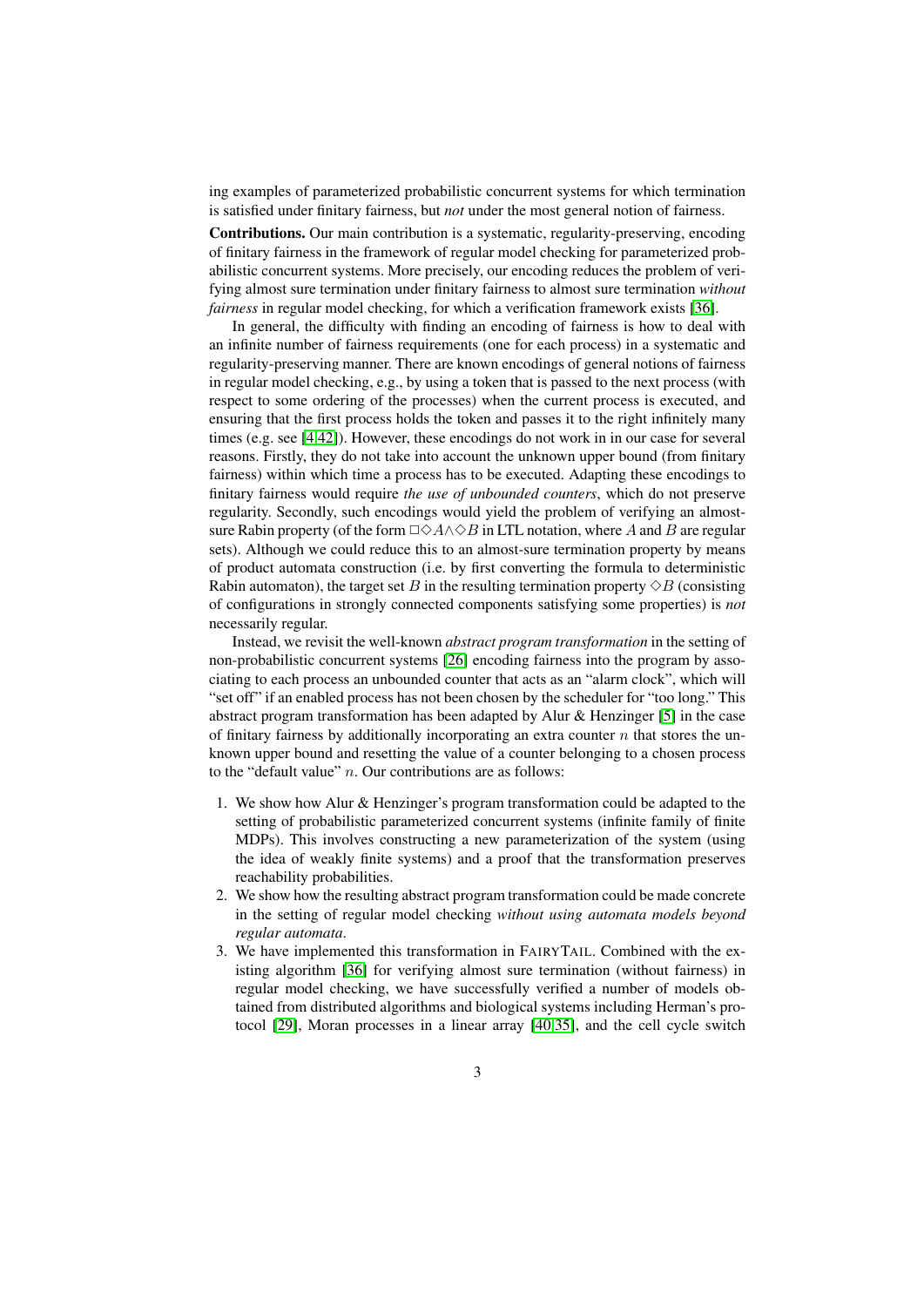model [\[17\]](#page-15-11) on ring and line topologies. To the best of our knowledge, our algorithm is the first fully-automatic method that can prove termination for these examples.

Related work. There are few techniques for automatic verification of liveness properties of parameterized probabilistic programs. Almost sure verification of probabilistic finite-state programs goes back to Pnueli and co-workers [\[28](#page-16-13)[,45\]](#page-16-14). Esparza et al. [\[23\]](#page-15-12) generalize the reasoning to weakly finite programs, and describe a heuristic to guess a *terminating pattern* by constructing a nondeterministic program from a given probabilistic program and a terminating pattern candidate. This allows them to exploit model checkers and termination provers for nondeterministic programs. More recently, Lin and Rümmer [\[36\]](#page-16-10) consider unconditional termination for parameterized probabilistic programs. While our work builds on these techniques, our main contribution is the incorporation of fairness in regular model checking of probabilistic programs, which was not considered before.

Fairness for concurrent probabilistic systems was considered by Vardi [\[48\]](#page-16-6) and by Hart, Sharir, and Pnueli [\[28\]](#page-16-13), and generalized later [\[45](#page-16-14)[,21](#page-15-13)[,8\]](#page-15-14). The focus was, however, on a fixed number of processes. The notion of fairness through explicit scheduling was developed by Olderog and Apt [\[43\]](#page-16-15). More recently, notions of fairness for infinitary control (i.e., where an infinite number of processes can be created) was considered by Hoenicke, Olderog, and Podelski [\[44](#page-16-16)[,30\]](#page-16-17).

Martingale techniques have been used to prove termination of sequential, infinitestate, probabilistic programs [\[18,](#page-15-15)[39,](#page-16-18)[24,](#page-15-16)[19,](#page-15-17)[32\]](#page-16-19). These results are not comparable to our results, as they do not consider unbounded families of fairness constraints nor communication topologies.

# 2 Preliminaries

**General notations**: For any two given real numbers  $i \leq j$ , we use a standard notation (with an extra subscript) to denote real intervals, e.g.,  $[i, j]_{\mathbb{R}} = \{k \in \mathbb{R} : i \leq k \leq j\}$  and  $(i, j]_{\mathbb{R}} = \{k \in \mathbb{R} : i < k \leq j\}$ . We will denote intervals over integers by removing the subscript, i.e.,  $[i, j] = [i, j]_{\mathbb{R}} \cap \mathbb{Z}$ . Given a set S, we use S<sup>\*</sup> to denote the set of all finite sequences of elements from  $S$ . The set  $S^*$  always includes the empty sequence, which we denote by  $\epsilon$ . We use  $S^{+}$  to denote the set  $S^*\backslash\{\epsilon\}$ . Given two sets of words  $S_1, S_2,$  we use  $S_1 \cdot S_2$  to denote the set  $\{v \cdot w : v \in S_1, w \in S_2\}$  of words formed by concatenating words from  $S_1$  with words from  $S_2$ . Given two relations  $R_1, R_2 \subseteq S \times S$ , we define their composition as  $R_1 \circ R_2 = \{(s_1, s_3) : \exists s_2((s_1, s_2) \in R_1 \land (s_2, s_3) \in R_2)\}.$ 

Transition systems: We fix the (countably infinite) set AP of *atomic propositions*. Let ACT be a finite set of *action symbols*. A *transition system* over ACT is a tuple  $\mathfrak{S} =$  $\langle S; \{\rightarrow_a\}_{a \in \text{ACT}}, \ell \rangle$ , where S is a set of *configurations*,  $\rightarrow_a \subseteq S \times S$  is a binary relation over S, and  $\ell :$  AP  $\rightarrow 2^S$  maps atomic propositions to sets of configurations (we omit  $\ell$ if it is not important). We use  $\to$  to denote the relation  $(\bigcup_{a \in \mathsf{ACT}} \to_a)$ . The notation  $\to^+$ (resp.  $\rightarrow$ \*) is used to denote the transitive (resp. transitive-reflexive) closure of  $\rightarrow$ . We say that a sequence  $s_1 \to \cdots \to s_n$  is a *path* (or *run*) in  $\mathfrak{S}$  (or in  $\to$ ). Given two paths  $\pi_1: s_1 \to^* s_2$  and  $\pi_2: s_2 \to^* s_3$  in  $\to$ , we may concatenate them to obtain  $\pi_1 \odot \pi_2$ (by gluing together  $s_2$ ). We call  $\pi_1$  a *prefix* of  $\pi_1 \odot \pi_2$ . For each  $S' \subseteq S$ , we use the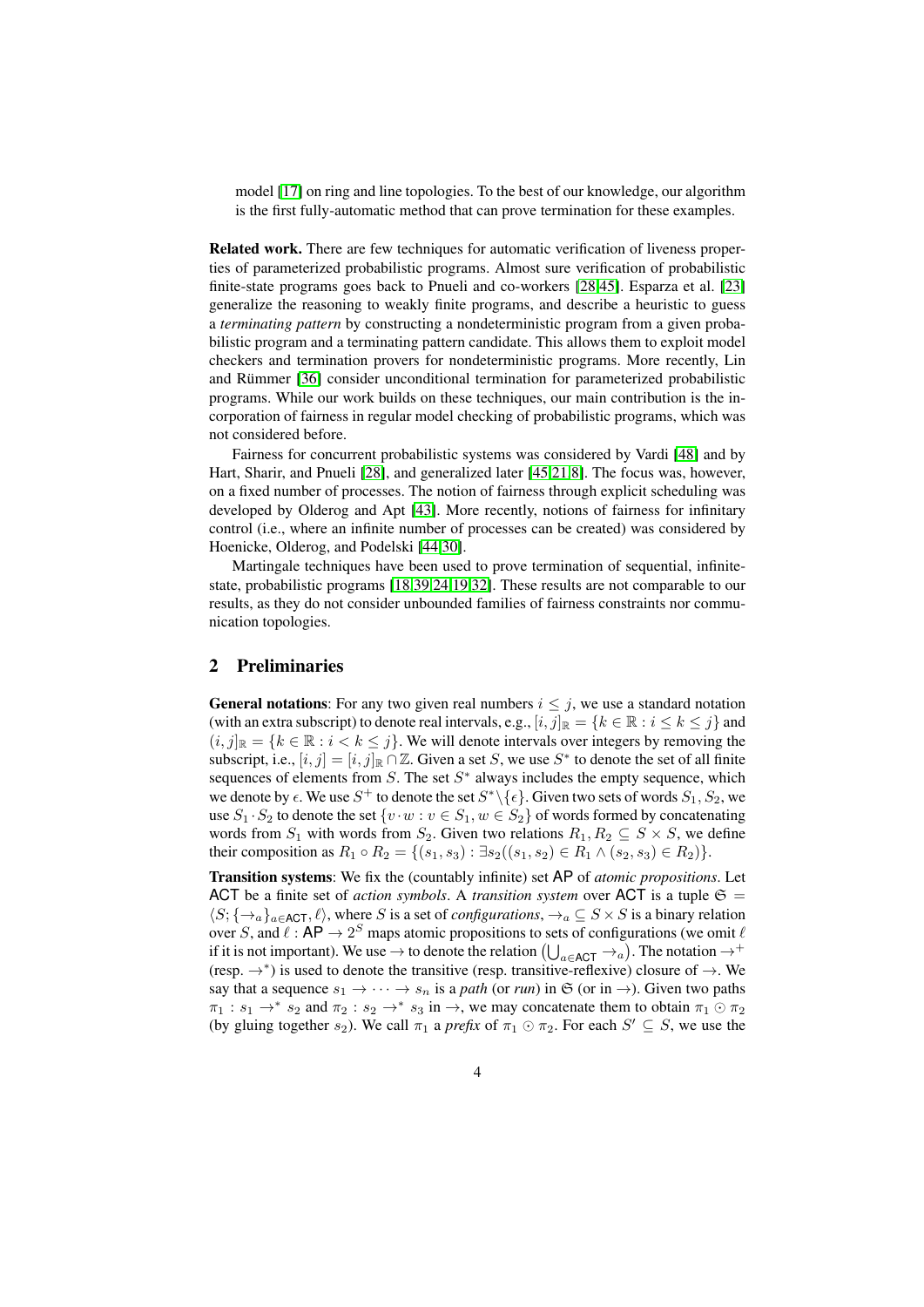notations  $pre_{\rightarrow}(S')$  and  $post_{\rightarrow}(S')$  to denote the pre/post image of  $S'$  under  $\rightarrow$ . That is,  $pre_{\rightarrow}(S') = \{p \in S : \exists q \in S'(p \rightarrow q)\}\$  and  $post_{\rightarrow}(S') = \{q \in S : \exists p \in S'(p \rightarrow q)\}.$ Words and automata: We assume basic familiarity with finite word automata. Fix a finite alphabet  $\Sigma$ . For each finite word  $w = w_1 \dots w_n \in \Sigma^*$ , we write  $w[i, j]$ , where  $1 \leq$  $i \leq j \leq n$ , to denote the segment  $w_i \dots w_j$ . Given an automaton  $\mathcal{A} = (\Sigma, Q, \delta, q_0, F)$ , a run of A on w is a function  $\rho : \{0, \ldots, n\} \to Q$  with  $\rho(0) = q_0$  that obeys the transition relation δ. We may also denote the run  $\rho$  by the word  $\rho(0) \cdots \rho(n)$  over the alphabet Q. The run  $\rho$  is said to be *accepting* if  $\rho(n) \in F$ , in which case we say that w is *accepted* by A. The language  $L(A)$  of A is the set of words in  $\mathbb{Z}^*$  accepted by A.

Reachability games: We recall some basic concepts on 2-player reachability games (see e.g. [\[27,](#page-16-20) Chapter 2] on games with 1-accepting conditions). An *arena* is a transition system  $\mathfrak{S} = \langle S = V_1 \cup V_2; \rightarrow_1, \rightarrow_2 \rangle$ , where S (i.e. the set of "game configurations") is partitioned into two disjoint sets  $V_1$  and  $V_2$  such that  $pre_{\rightarrow i}(S) \subseteq V_i$  for each  $i \in$  ${1, 2}$ . The transition relation  $\rightarrow_i$  denotes the actions of Player *i*. Similarly, for each  $i \in \{1, 2\}$ , the configurations  $V_i$  are controlled by Player i. In the following, Player 1 will also be called "Scheduler," and Player 2 "Process". Given a set  $I_0 \subseteq S$  of initial configurations and a set  $F \subseteq S$  of final (a.k.a. target) configurations, the goal of Player 2 is to reach  $F$  from  $I_0$ , while the goal of Player 1 is to avoid it. More formally, a *strategy* for Player *i* is a partial function  $f : S^*V_i \to S$  such that, for each  $v \in S^*$  and  $p \in V_i$ , if vp is a path in  $\mathfrak S$  and p is not a dead end (i.e.,  $p \rightarrow_i q$  for some q), then  $f(vp)$  is defined in such a way that  $p \rightarrow_i f(vp)$ . Given a strategy  $f_i$  for Player  $i \in \{1,2\}$  and an initial configuration  $s_0 \in S$ , we can define a unique (finite or infinite) path in  $\mathfrak S$ such that  $\pi : s_0 \to_{j_1} s_1 \to_{j_2} \cdots$  where  $s_{j_{k+1}} = f_i(s_0 s_1 \ldots s_{j_k})$  for  $i \in \{1,2\}$  is the (unique) configuration s.t.  $s_{j_k} \in V_i$ . Player 2 *wins* iff some configuration in F appears in π, or if the path is finite and the last configuration belongs to Player 1. Player 1 *wins* iff Player 2 does not win; we say Player 2 *loses*. A strategy f for Player i is *winning* from  $I_0$  if for each strategy g of Player  $3 - i$ , the unique path in G from each  $s_0 \in I_0$ witnesses a win for Player i. Such games (a.k.a. *reachability games*) are *determined* (see e.g. [\[27,](#page-16-20) Proposition 2.21]): either Player 1 has a winning strategy or Player 2 has a winning strategy.

Convention. *For notational simplicity, w.l.o.g., we make the following assumptions on our reachability games. They suffice for the purpose of proving liveness for parameterised systems.*

- (A0) *Arenas are strictly alternating, i.e., a move made by a player does not take the* game back to her configuration ( $post_{\rightarrow i}(S) \cap V_i = \emptyset$ , for each  $i \in \{1,2\}$ ).
- (A1) *Initial and final configurations belong to Player 1, i.e.,*  $I_0, F \subseteq V_1$
- (A2) *Non-final configurations are not dead ends:*  $\forall x \in S \setminus F$ ,  $\exists y : x \rightarrow_1 y \vee x \rightarrow_2 y$ .

Markov chains: A (discrete-time) *Markov chain* (a.k.a. *DTMC*) is a structure of the form  $\mathfrak{S} = \langle S; \delta, \ell \rangle$  where S is a set of configurations,  $\delta$  is a function that associates a configuration  $s \in S$  with a probability distribution over a sample space  $D \subseteq S$  (i.e. the probability of going to a certain configuration from s), and  $\ell : AP \rightarrow 2^S$  maps atomic propositions to subsets of S. In what follows, we will assume that each  $\delta(s)$  is a discrete probability distribution with a finite sample space. This assumption allows us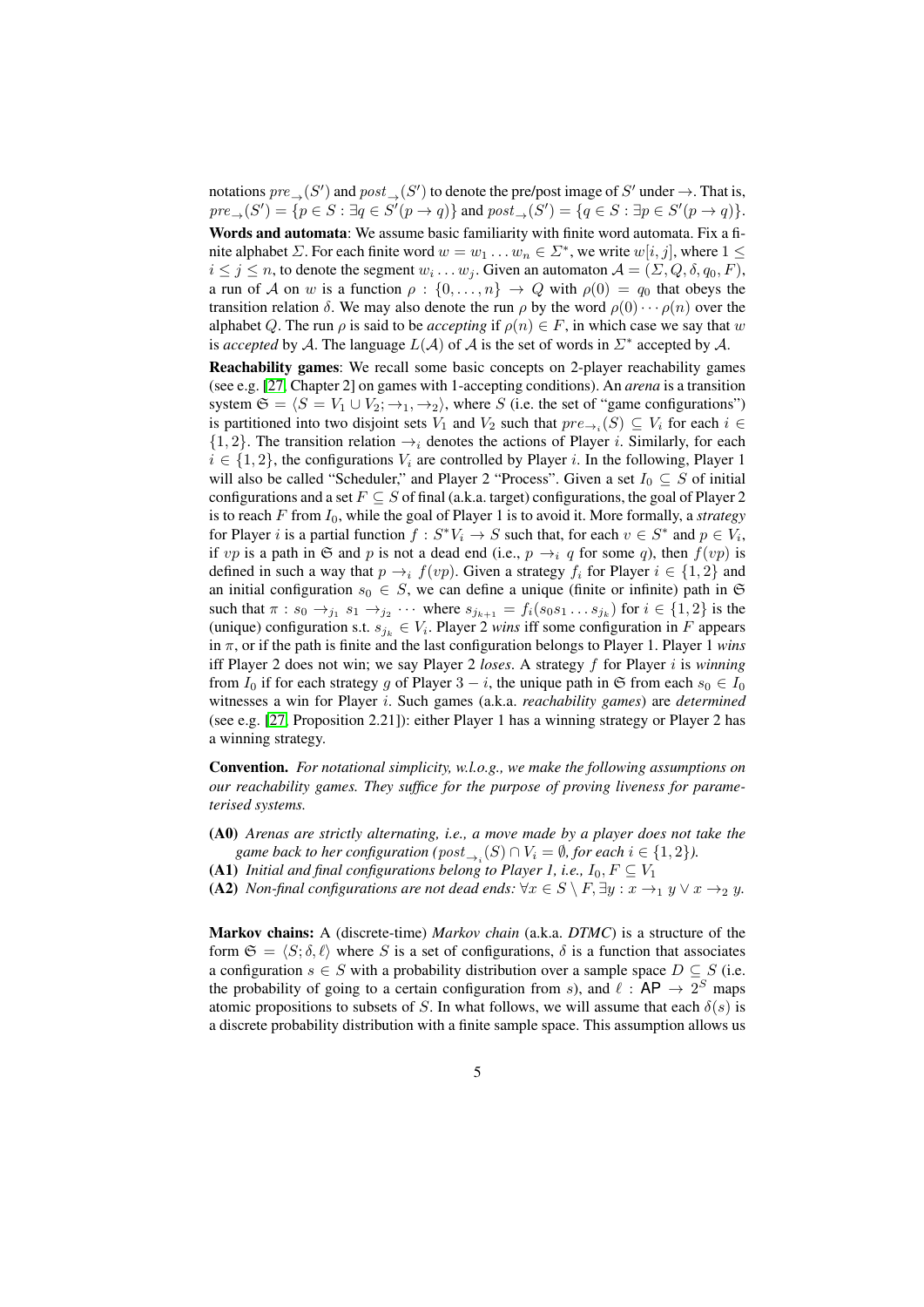to simplify our notation: a DTMC  $\langle S; \delta, \ell \rangle$  can be seen as a transition system  $\langle S; \rightarrow, \ell \rangle$  $\ell$ ) with a transition probability function  $\delta$  mapping a transition  $t = (s, s') \in \rightarrow$  to a value  $\delta(t) \in (0,1]$  such that  $\sum_{s' \in post(s)} \delta((s, s')) = 1$ . That is, transitions with zero probabilities are removed from  $\rightarrow$ . We will write  $s \stackrel{p}{\rightarrow} s'$  to denote  $s \rightarrow s'$  and that  $\delta((s, s')) = p$ . The *underlying transition graph* of a DTMC  $\langle S; \delta, \ell \rangle$  is the transition system  $\langle S; \to, \ell \rangle$  with  $\delta$  omitted. Given a finite path  $\pi = s_0 \to \cdots \to s_n$  from the initial configuration  $s_0 \in S$ , let  $Run_\pi$  be the set of all finite/infinite paths with  $\pi$  as a prefix, i.e., of the form  $\pi \odot \pi'$  for some finite/infinite path  $\pi'$ . Given a set  $F \subseteq S$ of target configurations, the probability  $\text{Prob}_{\mathfrak{S}}(s_0 \models \Diamond F)$  (the subscript  $\mathfrak{S}$  may be omitted when understood) of reaching F from  $s_0$  in  $\mathfrak S$  can be defined using a standard cylinder construction (see e.g [\[33\]](#page-16-21)) as follows. For each finite path  $\pi = s_0 \rightarrow \cdots \rightarrow s_n$ in  $\mathfrak S$  from  $s_0$ , we set  $Run_\pi$  to be a basic cylinder, to which we associate the probability Prob $(Run_{\pi}) = \prod_{i=0}^{n-1} \delta((s_i, s_{i+1}))$ . This gives rise to a unique probability measure for the  $\sigma$ -algebra over the set of all runs from  $s_0$ . The probability Prob $(s_0 \models \Diamond F)$  is then the probability of the event  $F$  containing all paths in  $\mathfrak S$  with some "accepting" finite path as a prefix, i.e., a finite path from  $s_0$  ending in some configuration in F. In general, given an LTL formula  $\varphi$  over AP, the event containing all paths from  $s_0$  in  $\mathfrak S$  satisfying  $\varphi$  is measurable [\[48\]](#page-16-6) and its probability value Prob $(s_0 \models \varphi)$  is well-defined. *Notation:* Whenever understood, we will omit mention of  $\ell$  from  $\langle S; \delta, \ell \rangle$ .

### <span id="page-5-0"></span>3 Abstract Models of Probabilistic Concurrent Programs

In this section, we recall the notion of Markov Decision Processes (MDPs) and fair MDPs [\[7\]](#page-15-1). These serve as our abstract models of probabilistic concurrent programs. We then define the notion of finitary fairness [\[5\]](#page-15-10) and discuss its basic properties in the setting of MDPs.

### 3.1 Markov Decision Processes

A *Markov decision process* (*MDP*) is a strictly alternating arena  $\mathfrak{S} = \langle S = V_1 \cup$  $V_2; \rightarrow_1, \rightarrow_2$  such that  $\langle S; \rightarrow_2 \rangle$  is a DTMC, i.e.,  $\rightarrow_2$  is associated with some transition probability function, and that the atomic propositions are not important. Intuitively, the transition relation  $\rightarrow_1$  is nondeterministic (controlled by a "demonic" scheduler), whereas the transition relation  $\rightarrow_2$  is probabilistic. By definition of arenas, the configurations of the MDPs are partitioned into the set  $V_1$  of *nondeterministic states* (controlled by Scheduler) and the set  $V_2$  of *probabilistic states*. Formally,  $pre_{\rightarrow_1}(S) \cap$  $pre_{\rightarrow_2}(S) = \emptyset$ . Each Scheduler's strategy<sup>[5](#page-5-1)</sup>  $f : S^*V_1 \rightarrow S$  gives rise to an infinitestate DTMC with the underlying transition system  $\mathfrak{S}_f = \langle S'; \rightarrow_3, \ell \rangle$  and the transition probability function  $\delta'$  defined as follows. Here,  $S'$  is the set of all finite/infinite paths  $\pi$ from  $s_0$ . For each state  $s' \in S$  and each path  $\pi$  from  $s_0$  ending in some state  $s \in S$ , we define  $\pi \rightarrow_3 \pi s'$  iff: (1) if  $s \in V_1$  is a nondeterministic state, then  $f(\pi) = s'$ , and (2) if  $s \in V_2$  is a probabilistic state, then  $s \to 2 s'$ . Intuitively,  $\mathfrak{S}_f$  is an unfolding of the game arena  $\mathfrak S$  (i.e. a disjoint union of trees) where branching only occurs on probabilistic states. Transitions  $\pi \to_3 \pi s'$  satisfying Case (1) have the probability  $\delta'((\pi, \pi s')) = 1$ ;

<span id="page-5-1"></span><sup>5</sup> Also called "scheduler" or "adversary" for short.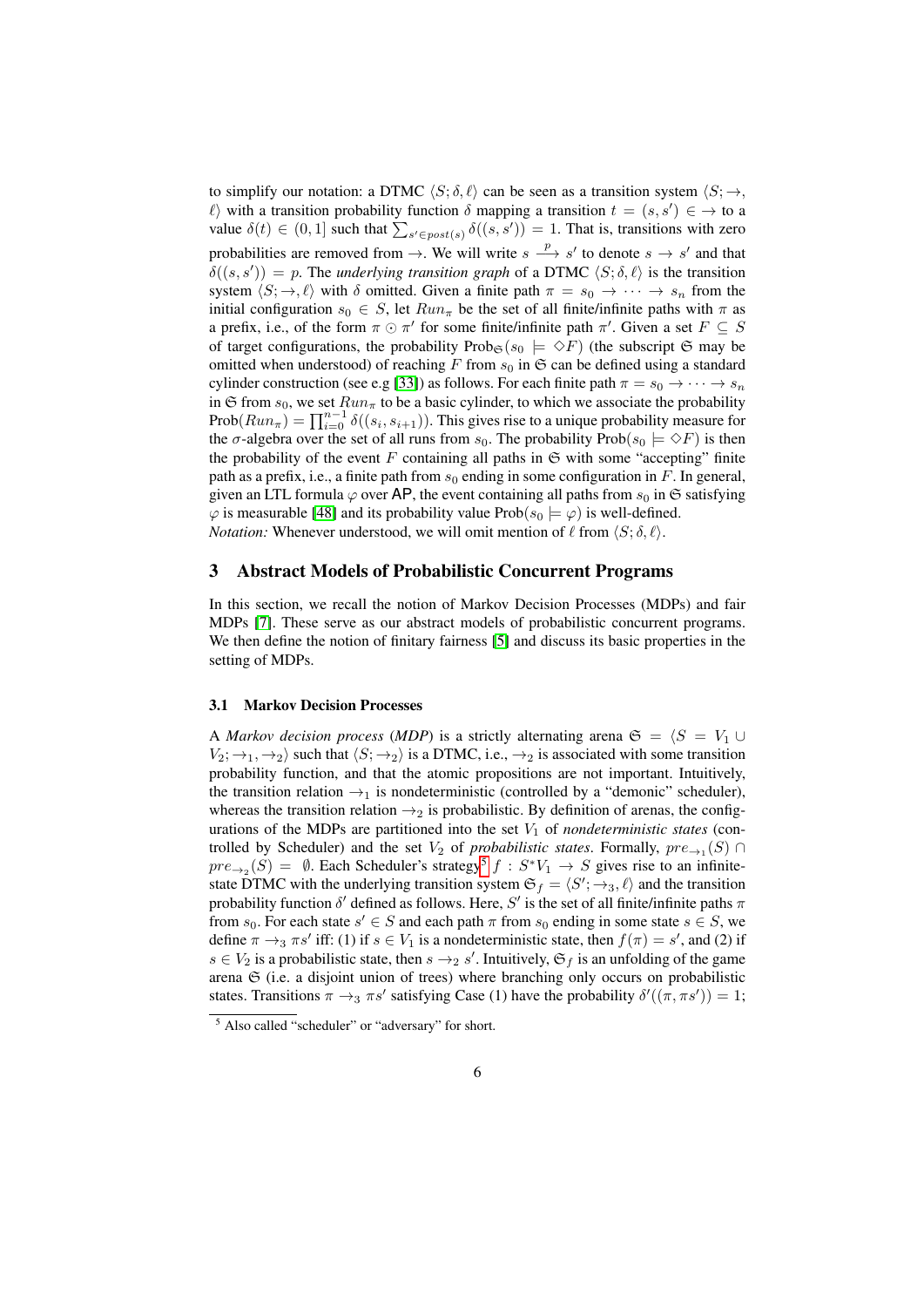otherwise, its probability is  $\delta'((\pi, \pi s')) = \delta((s, s'))$ . We let  $\ell$  be a function mapping each subset  $X \subseteq S$  (used as an atomic proposition) to the set of all finite paths in  $\mathfrak{S}_f$ from  $s_0$  to X. Since  $\mathfrak{S}_f$  is a DTMC, given an LTL formula  $\varphi$  over subsets of S as atomic propositions, the probability  $\text{Prob}_{\mathfrak{S}_f}(s_0 \models \varphi)$  of satisfying  $\varphi$  in  $\mathfrak S$  from  $s_0$  under the scheduler f is well-defined. In particular,  $\text{Prob}_{\mathfrak{S}_f}(s_0 \models \Diamond F)$  is the probability of reaching F from  $s_0$  in G under the scheduler f. The probability  $\text{Prob}_{\mathfrak{S},\mathcal{C}}(s_0 \models \varphi)$ of satisfying  $\varphi$  from  $s_0$  in the MDP  $\mathfrak S$  under a class C of schedulers is defined to be the infimum of the set of all probabilities  $\text{Prob}_{\mathfrak{S}_f}(s_0 \models \varphi)$  over all  $f \in \mathcal{C}$ . We will omit mention of  $C$  when it denotes the class of all schedulers.

An MDP is *weakly-finite* [\[23\]](#page-15-12) if from each configuration, the set of all configurations that are reachable from it (in the underlying transition system of the MDP) is finite. Note that the state space of weakly-finite MDPs can be infinite. The restriction of weak finiteness is another way of defining the notion of *parameterized systems*, which are an infinite family of finite-state systems. Weakly-finite MDPs capture many interesting probabilistic concurrent systems in which each process is finite-state; this is the case for many probabilistic distributed protocols.

### 3.2 Fair Markov Decision Processes

A *fair Markov decision process (FMDP)* is a structure of the form  $\mathfrak{S} = \langle S = V_1 \cup V_2 \rangle$  $V_2; \rightarrow_1, \rightarrow_2, \mathfrak{C}, \mathfrak{J}$ , where  $\langle S = V_1 \cup V_2; \rightarrow_1, \rightarrow_2 \rangle$  is an MDP,  $\mathfrak{J}$  is a weak fairness (a.k.a. *justice*) requirement, and C is a strong fairness (a.k.a. *compassion*) requirement. More precisely, a *weak fairness requirement* is a set (at most countably infinite) of *atomic weak fairness requirements* of the form  $\Diamond \Box A \Rightarrow \Box \Diamond B$ , for some  $A, B \subseteq S$ . Here, the  $\Box$  and  $\diamond$  modalities are the standard "always" and "eventually" LTL operators. The set A (resp. B) will be called the *premise* (resp. *consequence*). Intuitively, if A is interpreted as "Process 1 is waiting to move" and  $B$  as "Process 1 is chosen", then this fairness requirement may be read as: at no point can Process 1 be continuously waiting to move without being chosen. In addition, a *strong fairness requirement* is a set (again, at most countably infinite) of *atomic strong fairness requirements* of the form  $\square \diamond A \Rightarrow$  $\Box \Diamond B$ , for some  $A, B \subseteq S$ . Using the above example, a strong fairness requirement reads: if Process 1 is waiting to move infinitely often, then it is chosen infinitely often. As before, the set A (resp. B) will be called the *premise* (resp. *consequence*). In the following, when it is clear whether a fairness requirement is a justice or a compassion, we will denote it by the pair  $(A, B)$  of premise and consequence.

Given an FMDP  $\mathfrak{S} = \langle S = V_1 \cup V_2; \rightarrow_1, \rightarrow_2, \mathfrak{C}, \mathfrak{J} \rangle$ , a configuration  $s_0 \in S$ , and a scheduler  $f$ , since each atomic fairness requirement is an LTL formula and there are at most countably many atomic fairness requirements, the set of paths from  $s_0$  in the DTMC  $\mathfrak{S}_f$  induced by f satisfying  $\mathfrak C$  and  $\mathfrak J$  is measurable. We say that a scheduler f is G-fair if  $\text{Prob}_{\mathfrak{S}_f}(s_0 \models \mathfrak{C} \land \mathfrak{J}) = 1$  for every initial configuration  $s_0$ . The fairness conditions  $(\mathfrak{C}, \mathfrak{J})$  are *realizable* in  $\mathfrak{S}$  if there exists at least one  $\mathfrak{S}$ -fair scheduler.

A natural fairness notion we consider in this paper is *process fairness*, which asserts that each process is chosen infinitely often. For this notion of fairness, we can assume that the consequence  $B$  of each atomic fairness requirement asserts that a particular process is chosen. We make one simplifying assumption: *each process is always enabled* (i.e., can always be chosen by the scheduler). This assumption is reasonable since we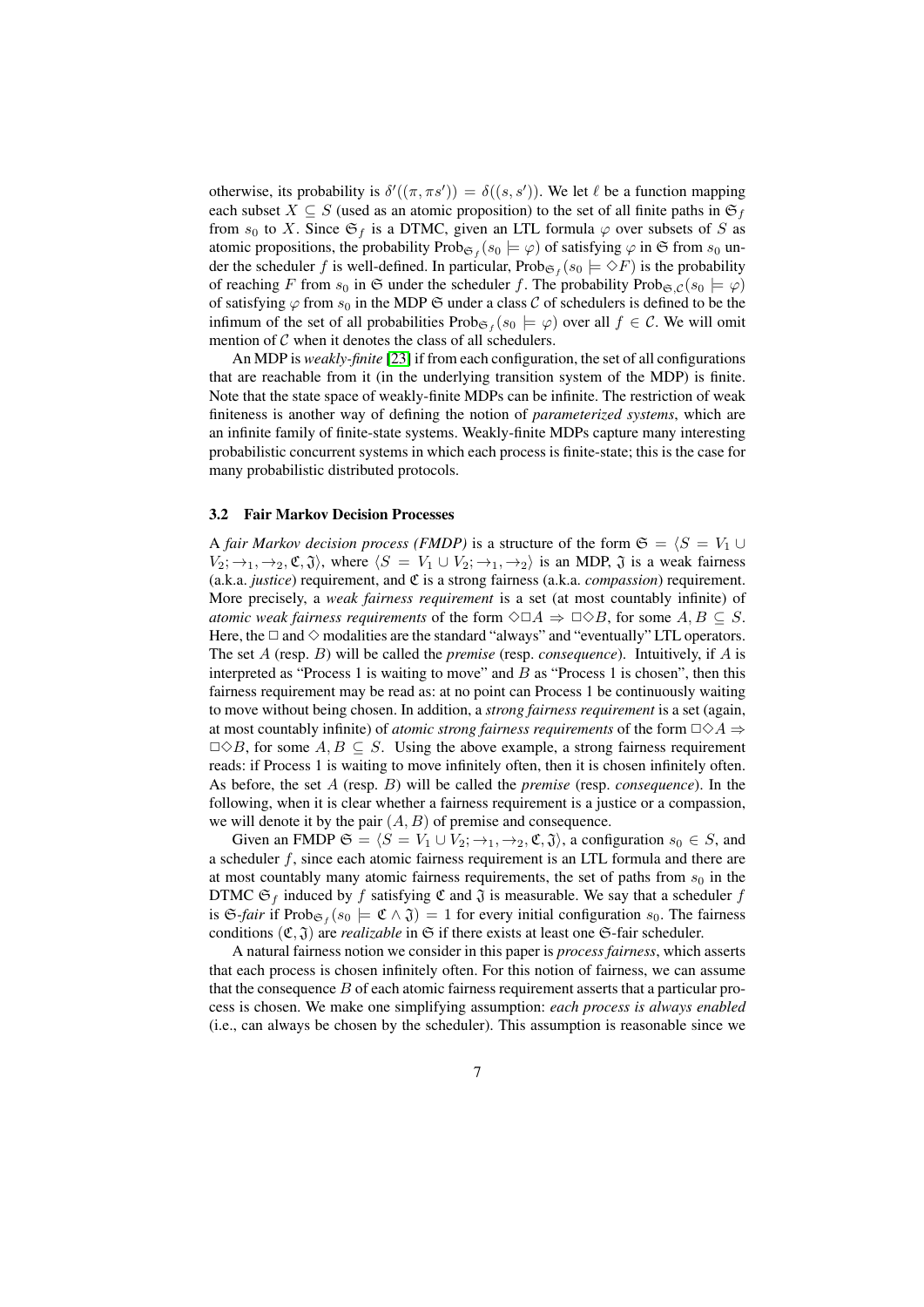can always introduce an idle transition for each process. Under this assumption, we have that *from each*  $v_1 \in V_1$ *, there exists a transition*  $v_1 \rightarrow_1 v_2$  *for some*  $v_2 \in B$ *.* This implies that our fairness conditions are always realizable and that the probability Prob $\mathfrak{S}_{\mathcal{C}}(E)$  of event E over the set of all  $\mathfrak{S}$ -fair schedulers is well-defined.

### 3.3 Finitary Fairness

Given an FMDP  $\mathfrak{S} = \langle S = V_1 \cup V_2; \rightarrow_1, \rightarrow_2, \mathfrak{C}, \mathfrak{J} \rangle$ , a configuration  $s_0 \in S$ , and a number  $k \in \mathbb{N}$ , we say that a scheduler f is G-k-fair (or k-fair whenever G is understood) if for each atomic fairness requirement  $(A, B)$ :

- 1. if  $(A, B)$  is justice, then (the underlying graph of)  $\mathfrak{S}_f$  contains no path  $\pi$  of length k satisfying the LTL formula  $\Box(A \land \neg B)$ .
- 2. if  $(A, B)$  is compassion, then  $\mathfrak{S}_f$  contains no path  $\pi$  satisfying the LTL formula  $\psi_k \wedge \Box \neg B$ , where  $\psi_0 := true$  and  $\psi_i := \Diamond(A \wedge \psi_{i-1})$  for each  $i > 0$ .

In other words, a premise in a justice requirement cannot be satisfied for k *consecutive* steps without satisfying a consequence, while a premise in a compassion requirement cannot be satisfied for  $k$  (not necessarily consecutive) steps without satisfying a consequence. A scheduler is said to be *finitary fair (fin-fair)* if it is  $k$ -fair for some  $k$ . The fairness conditions  $(\mathfrak{C}, \mathfrak{J})$  are said to be *finitary-realizable (fin-realizable)* in  $\mathfrak{S}$  if there exists at least one fin-fair scheduler. Under this assumption, the probability  $\text{Prob}_{\mathfrak{S},\mathcal{C}}(E)$ of an event E over the set C of all fin-fair schedulers is well-defined. In what follows, for an FMDP  $\mathfrak{S}$ , we will simply denote  $\text{Prob}_{\mathfrak{S},\mathcal{C}}(E)$  as  $\text{Prob}_{\mathfrak{S}}(E)$ . In this paper, we propose to study *termination of probabilistic concurrent programs under finitary fairness*, i.e., to determine whether  $\text{Prob}_{\mathfrak{S},\mathcal{C}}(s_0 = \mathfrak{S}F) = 1$ , where C is the class of all fin-fair schedulers.

<span id="page-7-0"></span>The following proposition states one special property of weakly-finite MDPs.

**Proposition 1.** Let  $\mathfrak{S}$  and  $\mathfrak{S}'$  be two weakly-finite fair MDPs with identical underlying *transition systems (but possibly different probability values). For each set* F *of final states, and each initial configuration*  $s_0$ *, it is the case that*  $Prob_{\mathfrak{S}}(s_0 \models \Diamond F) = 1$  *iff*  $Prob_{\mathfrak{S}'}(s_0 \models \Diamond F) = 1.$ 

By Proposition [1,](#page-7-0) when dealing with almost-sure finitary-fair termination of weaklyfinite MDPs, we only care whether a transition has a zero or a non-zero probability, i.e., if it is non-zero, then the exact value is irrelevant. Incidentally, the same also holds for other properties including almost-sure termination without fairness and qualitative temporal specifications [\[28](#page-16-13)[,45](#page-16-14)[,36\]](#page-16-10). *For this reason, we may simply omit these probability values from our symbolic representation of weakly-finite MDPs, which we will do from the next section onwards.*

### 3.4 Herman's Protocol

Herman's protocol [\[29\]](#page-16-1) is a distributed self-stabilization algorithm for a population of processes organized in a ring. The *correct* configurations are those where exactly one process holds a token. If, through some error, the ring enters an *erroneous* configuration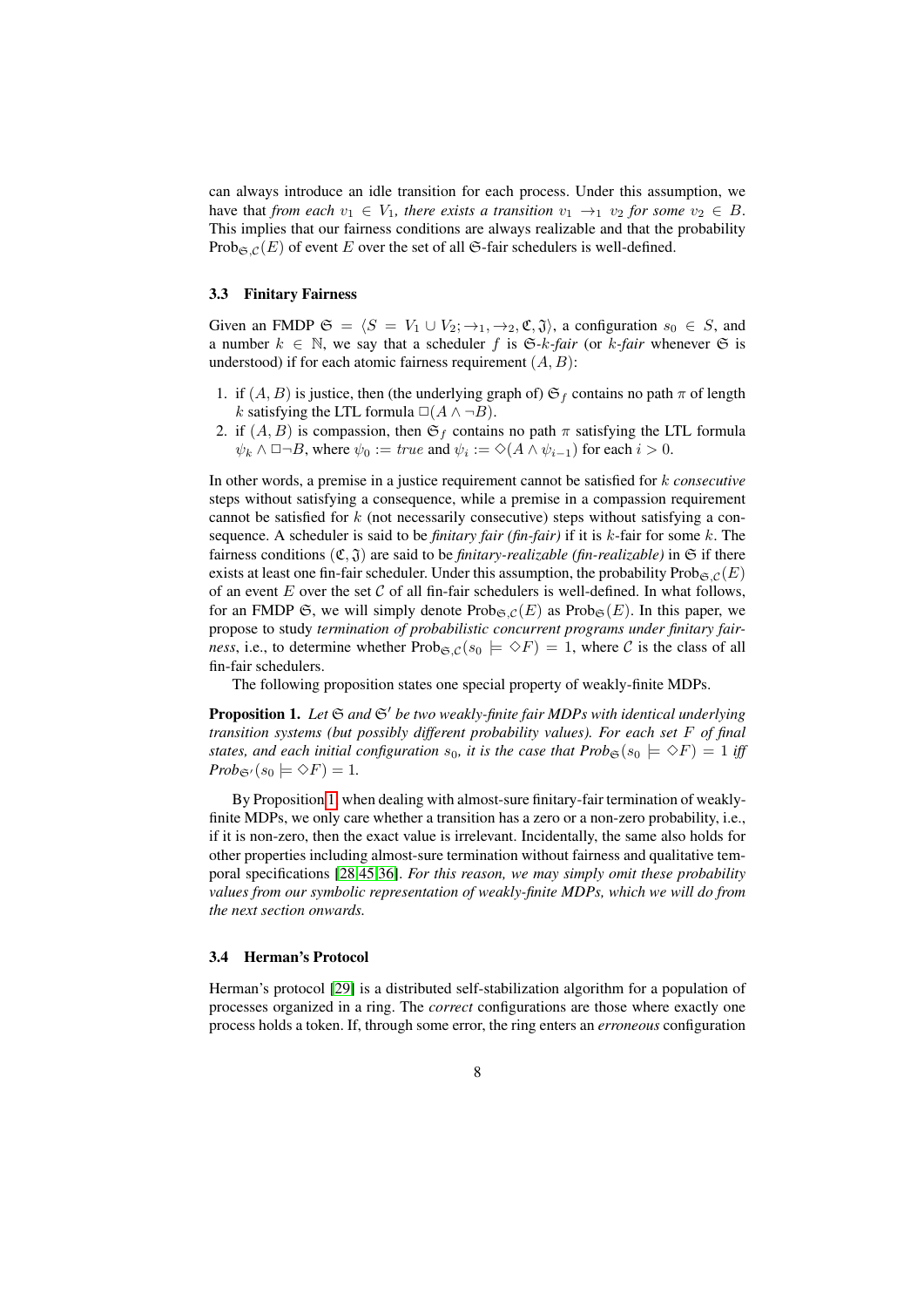(in which multiple processes hold tokens), Herman's protocol ensures that the system will *self-stabilize*: it will almost surely go back to a configuration with only one token.

Let us discuss how the protocol works in more detail. Fix  $N \geq 3$  processors organized in a ring. If a chosen process does not hold a token, then it can perform an idle transition (i.e. do nothing). If a chosen process holds a token, then it can keep holding the token with probability  $\frac{1}{2}$  or pass it on to its clockwise neighbor (the process  $(i + 1) \text{ mod } N$ , for processes numbered  $0, \ldots, N - 1$ ) with probability  $\frac{1}{2}$ . If a process currently holds a token and receives another token from its (counter-clockwise) neighbor, then the two tokens are merged<sup>[6](#page-8-0)</sup> into one, leaving the process with one token.

Formally, Hermann's protocol can be modeled as a weakly-finite Markov decision process whose states are vectors in  $\{\perp, \top\}^*$ . For each N, the state of the protocol is described by a bitvector of N bits, with the *i*-th bit being one iff the *i*-th process holds a token. From a state v, the scheduler picks a process  $i \in \{0, \ldots, N-1\}$ . Given a chosen process i, the new state remains v if the chosen process i did not hold a token  $(v(i) =$ ⊥). If  $\mathbf{v}(i) = \top$ , the new state is v with probability  $\frac{1}{2}$  and  $\mathbf{v} \oplus e_i \oplus e_{(i+1) \bmod N}$  with probability  $\frac{1}{2}$ . Here,  $e_i$  denotes a vector with  $\top$  in the *i*-th position and  $\bot$  everywhere else, and  $\oplus$  is the XOR operation. We want to ensure that, starting from an arbitrary initial assignment of tokens, any population self-stabilizes with probability one.

Process fairness for Herman's protocol is a set of N atomic fairness requirements, each asserting that the process i is executed infinitely often, for each  $i \in \{1, \ldots, N\}$ . Unfortunately, Herman's protocol does *not* terminate with probability one against some fair schedulers. To see this, consider the start state  $s_0 = (\top, \bot, \top)$ . Let us call the token held by Process 0 "the first token", and the token held by Process 2 "the second token". Define a *round* as the following sequence of moves by the scheduler: keep choosing the process that holds the first token until it passes the token to the right, and do the same to the same to the second token. For example, the two configurations obtained after completing the first and second rounds from  $s_0$  are, respectively,  $(\top, \top, \bot)$  and  $(\perp, \perp, \perp)$ . To see that the scheduler is fair, for each integer  $i > 0$ , the probability that the  $i$ -th round is not completed is 0 since the probability that one of the tokens will be kept at the same process for an infinite amount of time is 0. Therefore, the probability that some round is not completed is also 0. Completing two rounds ensure that all the processes are picked. Therefore, every process will be chosen with probability 1. On the other hand, observe that correct configurations are not seen in the induced DTMC, showing that self-stabilization holds with probability 0 under this scheduler.

Herman's protocol can be shown to self-stabilize with probability one under all fin-fair schedulers, which can be proved by our fully-automatic verification algorithm (presented later in the paper).

# 4 Regular Model Checking: A Symbolic Framework

In this section, we recall *regular model checking* (see e.g. [\[3,](#page-15-6)[42,](#page-16-7)[46\]](#page-16-22)), a symbolic framework for specifying infinite-state systems based on finite automata and regular transducers and developing automatic verification (semi-)algorithms.

A transition system  $\mathfrak{S} = \langle S = V_1 \cup V_2; \rightarrow_1, \rightarrow_2 \rangle$  is specified in the framework as a regular language S (e.g. as a regular expression over some alphabet  $\Sigma$ ), and two

<span id="page-8-0"></span><sup>6</sup> Herman [\[29\]](#page-16-1) describes a more general protocol in which tokens can be merged/destroyed with some probability. We consider this restriction for simplicity of presentation.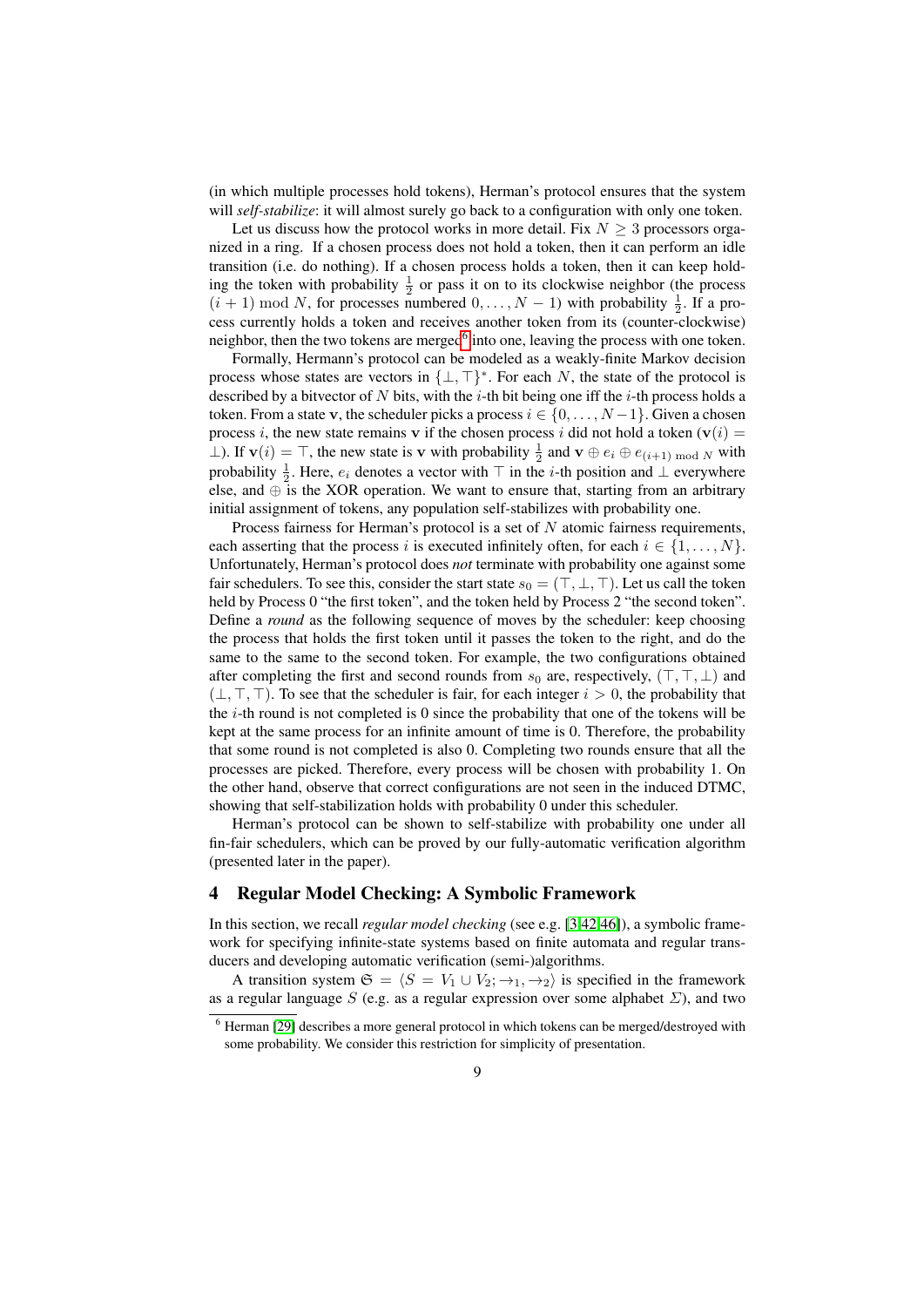"regular relations"  $\rightarrow_1, \rightarrow_2 \subseteq \Sigma^* \times \Sigma^*$ . For simplicity, in the following we will assume that  $S = \Sigma^*$ . How do we specify regular relations? One standard way is to restrict to length-preserving relations (i.e. the relation may only contain a pair of words of the same length) and specify such relations as regular languages over the alphabet  $\Sigma \times \Sigma$ . There is, then, a simple one-to-one correspondence between the set of words over  $\Sigma \times \Sigma$ and the set of all pairs of words over  $\Sigma$  of the same length. This can be achieved by mapping a pair  $(v, w)$  of words  $\Sigma$  with  $|v| = |w| = n$  to a word  $v \otimes w$ , defined as  $(v_1, w_1)(v_2, w_2) \cdots (v_n, w_n)$  whenever  $v = v_1 \cdots v_n$  and  $w = w_1 \cdots w_n$ .

Proving that a property  $\varphi$  holds over a transition system  $\mathfrak S$  is done "in a regular way,", by finding a "regular proof" for the property. For example, if  $\varphi$  asserts that the set Bad of bad states can never be reached, then a regular proof amounts to finding an inductive invariant  $Inv$  in the form of a regular language [\[3](#page-15-6)[,42\]](#page-16-7) that does not intersect with Bad, i.e., Bad ∩ Inv =  $\emptyset$ ,  $S_0 \subseteq Inv$  ( $S_0$  is a regular set of initial states), and  $post_{\rightarrow}(Inv) \subseteq Inv$ , where  $\rightarrow = \rightarrow_1 \cup \rightarrow_2$ . Since regular languages are effectively closed under boolean operations and taking pre/post images w.r.t. regular transducers, an algorithm for verifying the correctness of a given regular proof can be obtained by using language inclusion algorithms for regular automata, e.g., [\[14](#page-15-18)[,2\]](#page-15-19). The framework of regular proofs is incomplete in general since it could happen that there is a proof, but no regular proof. The pathological cases when only non-regular proofs exist do not, however, seem to frequently occur in practice, e.g., see [\[12](#page-15-20)[,16](#page-15-21)[,41](#page-16-8)[,3,](#page-15-6)[47,](#page-16-9)[9,](#page-15-22)[10,](#page-15-23)[42,](#page-16-7)[37\]](#page-16-23).

The framework of regular proofs has been extended to deal with almost-sure termination for weakly-finite probabilistic concurrent programs in [\[36\]](#page-16-10). We briefly summarise the main idea, since we reduce the fair termination problem to their setting. By Proposition [1,](#page-7-0) the actual probability values do not matter in proving almost-sure termination. For this reason, we may specify a weakly-finite MDP  $\mathfrak{S} = \mathfrak{S} = V_1 \cup$  $V_2; \rightarrow_1, \rightarrow_2$  as a regular specification in the same way as we specify a non-probabilistic transition system in our regular specification language. Given an MDP  $\mathfrak{S} = \langle S = \mathfrak{S} \rangle$  $V_1 \cup V_2; \rightarrow_1, \rightarrow_2$ , a set  $I_0 \subseteq V_1$  of initial configurations, and a set  $F \subseteq V_1$  of final configurations, a regular proof for Prob $(s_0 \models F) = 1$  for each  $s_0 \in I_0$  is a pair  $\langle Inv, \prec \rangle$  consisting of a regular inductive invariant  $Inv \subseteq S$  and a regular relation  $\prec$   $\subseteq$   $S \times S$  such that:

- 1.  $I_0 \subseteq Inv$  and  $post_{\rightarrow}(Inv) \subseteq Inv$ .
- 2.  $\prec$  is a strict preorder on S, i.e., it is irreflexive ( $\forall s \in S : s \nprec s$ ) and transitive  $(\forall s, s', s'' \in S : s \prec s' \land s' \prec s'' \rightarrow s \prec s'').$
- 3. irrespective of the nondeterministic transitions from any configuration in  $Inv$ , there is a probabilistic transition to a configuration in  $Inv$  that decreases its rank with respect to ≺:

$$
\forall x \in Inv \setminus F, y \in S \setminus F : \quad ((x \to_1 y) \Rightarrow (\exists z \in Inv : (y \to_2 z) \land x \succ z)).
$$

An automata-theoretic algorithm can then be devised for checking the above verification conditions with respect to a given regular proof [\[36\]](#page-16-10).

*Example 1.* [Herman's protocol, continued] We provide a regular encoding of Herman's protocol. The configurations are words over the alphabet  $\{\top, \bot, \top, \bot\}$ , where  $\top$ (resp. ⊥) signifies that a process holds (resp. does not hold) a token, while overlining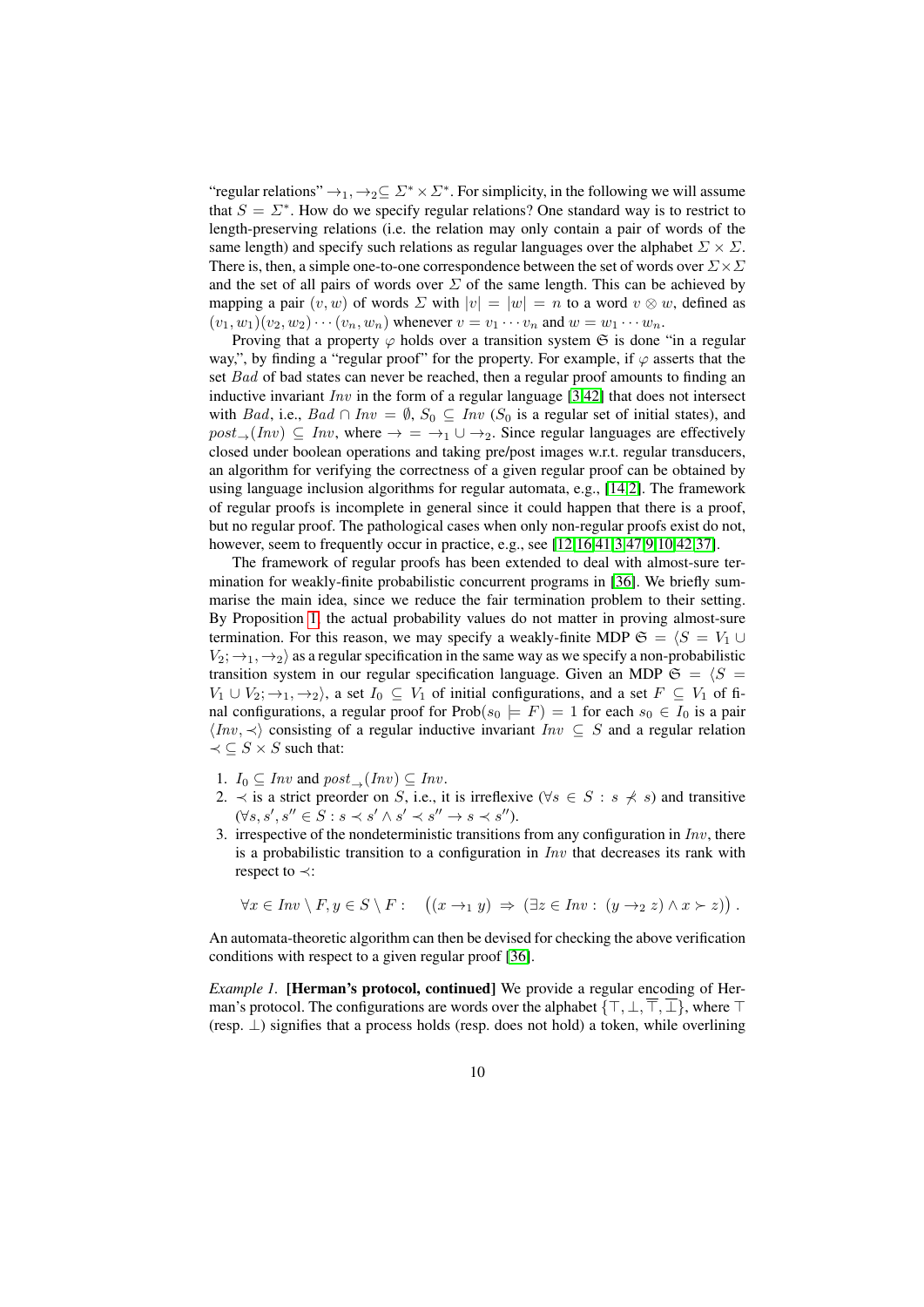the character signifies that the process is chosen by the scheduler. We set  $\Sigma = \{\top, \bot\}.$ The set  $S_0$  of initial configurations is  $\Sigma^* \top \Sigma^*$ , i.e., at least one process holds a token. The set of final configurations is  $\perp^* \top \perp^*$ , i.e., there is only a single token in the system. The actions of the scheduler is to choose a process; this can be expressed as the regular expression  $I^*((\top, \overline{\top}) + (\bot, \overline{\bot}))I^*$ , where I denotes the regular language  $(T, T) + (\perp, \perp)$ . The probabilistic actions can be expressed as a union of the following three regular expressions:

 $I^*((\overline{\mathsf{T}},\mathsf{T})+(\overline{\mathsf{T}},\bot))I^*$ (idle)  $I^*(\overline{\top}, \bot)((\bot, \top)) + (\top, \top))I^*, \quad ((\bot, \top) + (\top, \top))I^*(\overline{\top}, \bot))$  (pass token right)

# 5 Handling Fairness Requirements

We now describe the main result of the paper: a general method for embedding finitary fairness into regular model checking for probabilistic concurrent systems.

### 5.1 Regular Specifications of Fairness

When a complex system or a distributed protocol is being modelled in regular model checking, it is often necessary to add an *infinite* number of fairness requirements. This is because such a system admits a finite but arbitrary number of agents or processes, each with its own fairness requirement (e.g. that the process should be executed infinitely often). For this reason, it is not enough to simply express the fairness requirements as a finite set of pairs of regular languages (one for the premise, and one for the consequence). We describe a regular way of specifying infinitely many fairness constraints. Our presentation is a generalisation of the regular specification of fairness from [\[4,](#page-15-7)[42\]](#page-16-7).

The general idea is to define a "regular function"  $T$  that maps a configuration  $s = s_1 \cdots s_n \in S$  to a word  $w = w_1 \cdots w_n$  such that  $w_i$  contains: (1) a bit  $b_i$  indicating whether s is in the premise of the *i*-th fairness requirement, (2) a bit  $b'_i$  indicating whether s is in the consequence of the i-th fairness requirement, and (3) a bit t indicating whether the  $i$ -th fairness requirement is justice or compassion. Such a regular specification of fairness allows an infinite number of fairness constraints since  $S$  is potentially infinite (i.e., containing words of unbounded lengths), though only the first |s| fairness requirements matter for a word  $s \in S$ . This is sufficient for weakly-finite MDPs since the set of reachable configurations from any given configuration  $s$  is finite and so, among the infinite number of fairness constraints, only finitely many are distinguishable. The regular function can be defined by a letter-to-letter tranducer with input alphabet  $\Sigma$  and output alphabet  $\Gamma := \{0, 1\} \times \{0, 1\} \times \{0, 1\}$ . Without loss of generality, we assume that the *i*-th letter in the output of every input word of  $\mathcal T$  agree on the third bit (i.e., whether the fairness requirement is justice or compassion is welldefined): for every  $s, s' \in S$  and  $i \in \mathbb{N}$ , if  $\mathcal{T}(s)[i] = (a, b, c)$  and  $\mathcal{T}(s')[i] = (a', b', c')$ , then  $c = c'$ . Observe this condition on  $\mathcal T$  can be algorithmically checked by using a simple automata-theoretic method: find two accepted words in which in some position their third bits differ.

In this case,  $\tau$  gives rise to compassion requirements  $\mathfrak c$  and justice requirements  $\mathfrak J$ by associating the  $i$ -th position in all output words by a unique fairness constraint.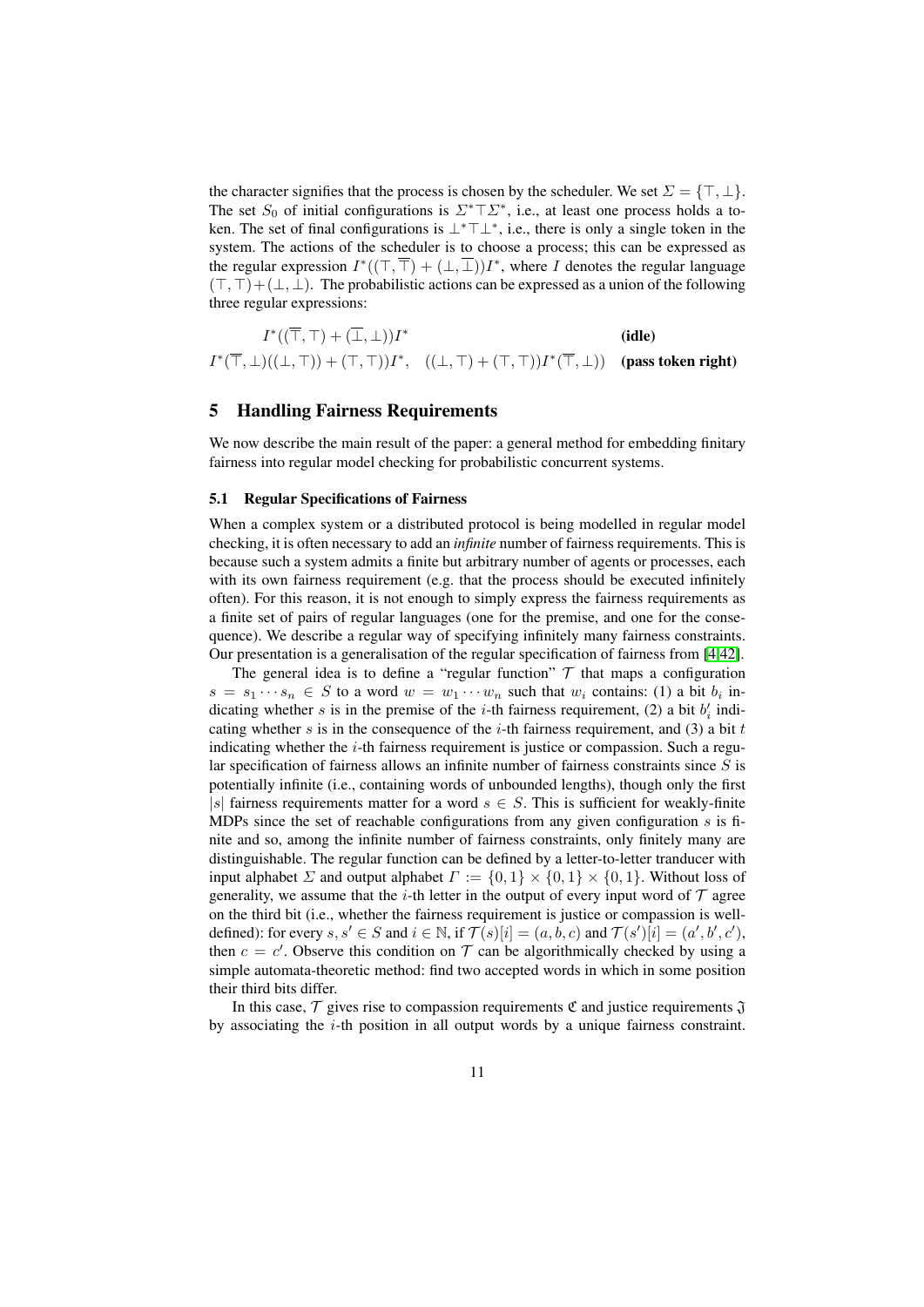More precisely, let  $A_i = \{s : \mathcal{T}(s)[i] = (1, j, t)$ , for some  $j, t \in \{0, 1\}\}\$  and  $B_i =$  ${s : \mathcal{T}(s)[i] = (j, 1, t), \text{ for some } j, t \in \{0, 1\}\}\.$  Define: (i)  $\mathfrak{J} = \{ \Diamond \Box A_i \Rightarrow \Box \Diamond B_i : \Box B_i \Rightarrow \Box B_i \Rightarrow \Box B_i \Rightarrow \Box B_i \Rightarrow \Box B_i \Rightarrow \Box B_i \Rightarrow \Box B_i \Rightarrow \Box B_i \Rightarrow \Box B_i \Rightarrow \Box B_i \Rightarrow \Box B_i \Rightarrow \Box B_i \Rightarrow \Box B_i \Rightarrow \Box B_i \Rightarrow \Box B_i \Rightarrow \Box B_i \Rightarrow \Box B_i \Rightarrow \Box B_i \Rightarrow \Box B_i \Rightarrow \Box B_i \Rightarrow \Box B_i \Rightarrow \Box B_i \Rightarrow \Box B_i \Rightarrow \$  $\mathcal{T}(s)[i]=(i,j,0), \text{ for some } s\in S, \text{ for some } j\in\{0,1\}\},$  (ii)  $\mathfrak{C}=\{\Box\Diamond A_i \Rightarrow \Box\Diamond B_i:$  $\mathcal{T}(s)[i] = (i, j, 1)$ , for some  $s \in S$ , for some  $j \in \{0, 1\}$ . Therefore, by Proposition [1,](#page-7-0) our regular fairness specification allows us to define weakly-finite fair MDPs  $\langle S = \rangle$  $V_1 \cup V_2; \rightarrow_1, \rightarrow_2, \mathfrak{C}, \mathfrak{J}$ . In the following, we shall call such fair MDPs *regular*.

<span id="page-11-0"></span>Our main theorem is a regularity-preserving reduction from proving almost sure termination for regular FMDPs (under finitary fairness) to proving almost sure termination for regular MDPs (without fairness).

**Theorem 1.** Let  $\mathfrak{S} = \langle S = V_1 \cup V_2; \rightarrow_1, \rightarrow_2, \mathfrak{C}, \mathfrak{J} \rangle$  be a regular representation of *an FMDP,*  $I_0 \subseteq V_1$  *be a regular set of initial configurations, and*  $F \subseteq V_1$  *be a regular set of final configurations. Then one can compute a regular presentation of MDP*  $\mathfrak{S}' =$  $\langle S = V_1' \cup V_2'; \leadsto_1, \leadsto_2 \rangle$  and two regular sets  $I'_0, F' \subseteq V_1'$  such that it holds that if  $\mathfrak C$ and  $\mathfrak J$  are realizable, then  $Prob_{\mathfrak S'}(I'_0 \models \Diamond F') = 1$  iff  $Prob_{\mathfrak S}(I_0 \models \Diamond F) = 1$ .

### 5.2 Abstract Program Transformation

Before proving Theorem [1,](#page-11-0) let us first recall an abstract program transformation *a la `* Alur & Henzinger [\[5\]](#page-15-10), which encodes finitary fairness into a program using integer counter variables. Intuitively, we reserve one variable for each atomic fairness condition as an "alarm clock" that will set off if its corresponding process has not been executed for a long time, and one global variable n that acts as a *default* value to reset a clock to as soon as the corresponding process is executed. Although Alur & Henzinger [\[5\]](#page-15-10) did not discuss about probabilistic programs, their transformation can be easily adapted to the setting of MDPs, though correctness still has to be proven.

We now elaborate on the details of the transformation. Given an FMDP  $\mathfrak{S} = \langle S = \mathfrak{S} \rangle$  $V_1 \cup V_2; \to_1, \to_2, \mathfrak{C}, \mathfrak{J}$  with a probability distribution  $\delta$ , the transformation will produce an MDP  $\mathfrak{S}' = \langle S = V'_1 \cup V'_2; \leadsto_1, \leadsto_2 \rangle$  with a probability distribution  $\delta'$  as follows. Introduce a set V of "counter" variables that range over natural numbers:  $x_j$  (for each  $j \in \mathfrak{J}$ ,  $y_c$  (for each  $c \in \mathfrak{C}$ ), and n. Let  $\mathfrak{F}$  be the set of all valuations f mapping each variable in V to a natural number such that  $f(x_j)$ ,  $f(y_c) \le f(n)$  for each  $j \in \mathfrak{J}$  and  $c \in \mathfrak{C}$ . We define  $V_1' = V_1 \times \mathfrak{F}$  and  $V_2' = V_2 \times \mathfrak{F}$ . We now define the transition relation  $\rightsquigarrow_i$  such that  $(s, f) \rightsquigarrow_i (s', f')$  if  $s \rightarrow_i s'$  and

- for each  $z \in \mathcal{V}$ ,  $f(z) > 0$ ,
- $-f'(n) := f(n),$
- $x_j$  (for  $j = (A, B) \in \mathfrak{J}$ ) and  $y_c$  (for  $c = (A, B) \in \mathfrak{C}$ ) change as follows:

$$
f'(x_j) = \begin{cases} f(x_j) - 1 & \text{if } s \in A \cap \overline{B} \\ f(n) & \text{if } s \in \overline{A} \cup B \end{cases} \qquad f'(y_c) = \begin{cases} f(n) & \text{if } s \in \overline{A} \cap \overline{B} \\ f(y_c) - 1 & \text{if } s \in A \cap \overline{B} \\ f(n) & \text{if } s \in B \end{cases}
$$

 $(\overline{A}$  denotes the set-complement of A). Finally, we define the probability distribution  $\delta'$ underlying  $\leadsto_2$  as  $\delta'((s, f), (s', f')) = \delta(s, s')$  whenever  $s \in V_2$ .

**Lemma 1.** If  $G$  is a weakly-finite FMDP, then  $G'$  is weakly-finite.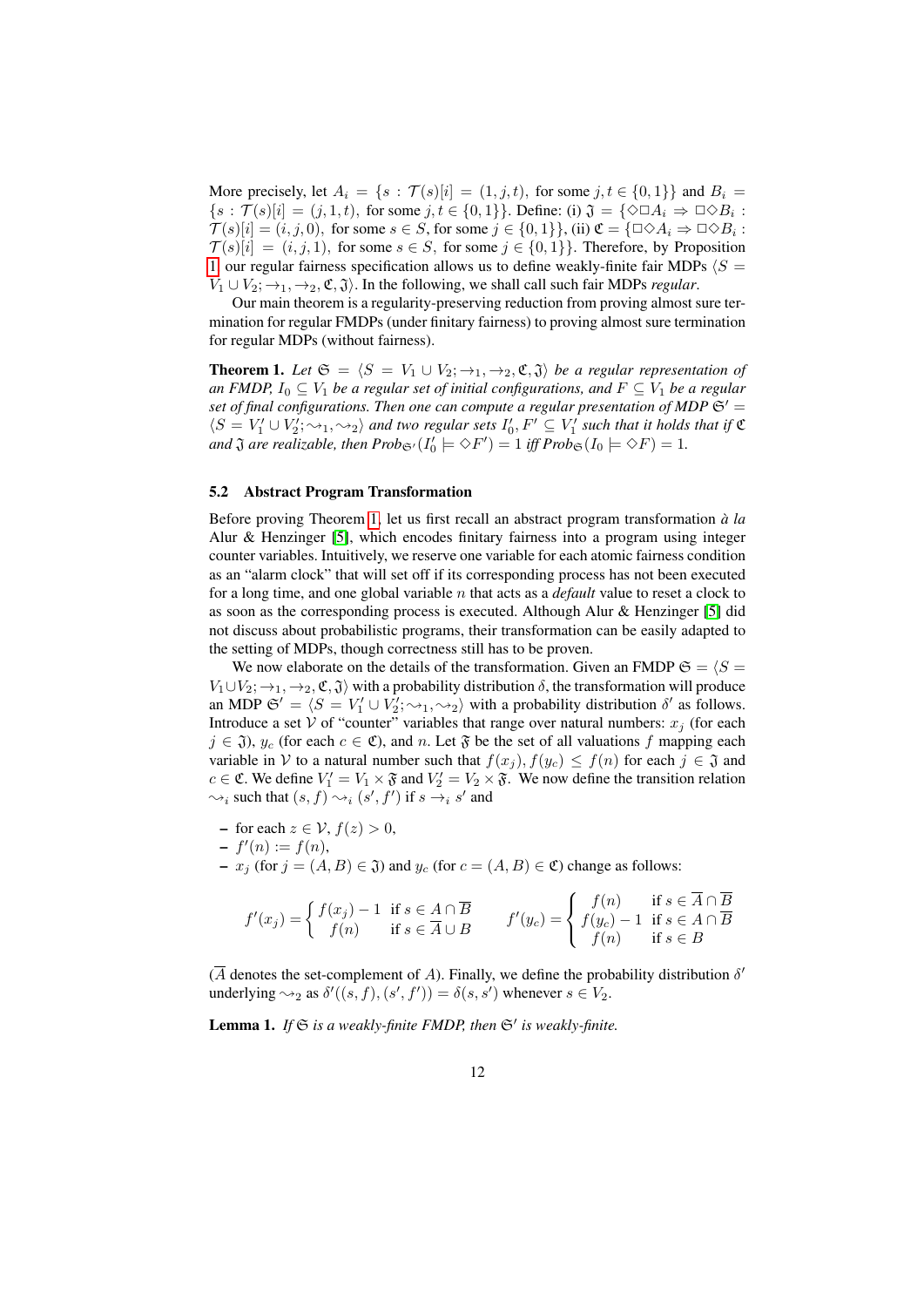Intuitively, the variables  $x_j$ 's and  $y_c$ 's keep track of how long the scheduler has delayed choosing an enabled process, while the variable  $n$  (unchanged once the initial configuration of the MDP is fixed) aims to ensure that the scheduler is  $n$ -fair. Since  $n$ is a variable (not a constant), the resulting MDP  $G'$  captures precisely the behaviour of S under fin-fair schedulers.

We next state a correctness lemma for the transformation (proof in the full version). To this end, given a set  $S_0 \subseteq S$  of initial configurations in  $\mathfrak{S}$ , we define:

- $-S'_0 := S_0 \times \mathfrak{F}_=$ , where  $\mathfrak{F}_=$  contains functions  $f \in \mathfrak{F}$  such that  $f(x_j) = f(y_c)$  $f(n)$  for each  $j \in \mathfrak{J}$  and  $c \in \mathfrak{C}$ .
- $-F' = (F \times \mathfrak{F}_{>0}) \cup (S \times \mathfrak{F}_0)$ , where  $\mathfrak{F}_0$  contains all  $f \in \mathfrak{F}$  such that  $f(x_j) = 0$  for some  $j \in \mathfrak{J}$  or  $f(y_c) = 0$  for some  $c \in \mathfrak{C}$  (i.e. one of the alarms has been triggered), and  $\mathfrak{F}_{>0} := \mathfrak{F} \setminus \mathfrak{F}_0$ .

Lemma 2 (Correctness). *For weakly-finite fair MDPs* S*, it is the case that*  $Prob_{\mathfrak{S}}(S_0 \models \Diamond F) = Prob_{\mathfrak{S}'}(S'_0 \models \Diamond F').$ 

These two lemmas immediately imply Theorem [1.](#page-11-0)

#### 5.3 Finitary Fairness in Regular Model Checking

We now show how to implement the aforementioned abstract program transformation in our regular model checking framework. Fix a regular presentation of an FMDP  $\mathfrak{S} = \langle S = V_1 \cup V_2; \rightarrow_1, \rightarrow_2, \mathfrak{C}, \mathfrak{J} \rangle$ , which includes two automata over the alphabet  $\Sigma \times \Sigma$  representing  $\rightarrow_1$  and  $\rightarrow_2$ , and an automaton over the alphabet  $\Sigma \times \Gamma$ representing the regular specification of the fairness conditions  $\mathfrak C$  and  $\mathfrak J$ . [Recall that  $\Gamma := \{0,1\} \times \{0,1\} \times \{0,1\}$ .] We describe the construction of  $\rightsquigarrow_1$  (the construction for  $\rightsquigarrow_2$  is similar). Let  $\mathcal{A} = (\Sigma \times \Sigma, Q, \Delta, q_0, F)$  be an automaton representing  $\rightarrow_1$  and  $A^f = (\Sigma \times \Gamma, Q^f, \Delta^f, q_0^f, F^f)$  be an automaton representing the regular specification of fairness. The construction of the automaton for  $\leadsto_1$  has two stages.

*Stage 1: compute an intermediate automaton.* The intermediate automaton B will have the alphabet  $\Sigma' := (\Sigma \times \Sigma) \cup \Gamma$  and recognize a subset of  $((\Sigma \times \Sigma)\Gamma)^*$ . Intuitively, on input  $(a, b) \in \Sigma \times \Sigma$ , the automaton B simultaneously runs both A and  $A<sup>f</sup>$ . Here, the automaton  $\mathcal{A}^f$  will nondeterministically guess a letter  $c \in \Gamma$  and make a transition on the letter  $(a, c)$ . The automaton  $\beta$ , then, immediately consumes the letter c. This process is repeated until both A and  $A<sup>f</sup>$  accept. More precisely, the automaton is defined as  $\mathcal{B} := (\Sigma', Q^B, \varDelta^B, q_0^B, F^B)$  where:

- $-Q^B=Q\times Q^f\times (\varGamma\cup \{?\}),$   $q^B_0=(q_0, q_0^f, ?),$  and  $F^B=F\times F^f\times \{?\}$
- $\Delta_B$  has the following transitions:
	- $((p_1, q_1^f, ?), (a, b), (p_2, q_2^f, c))$  if  $(p_1, (a, b), p_2) \in \Delta$  and  $(q_1^f, (a, c), q_2^f) \in \Delta^f$ .
	- $\bullet$   $((p, q^f, c), c, (p, q^f, ?))$  for each  $c \in \Gamma$ .

*Stage 2: regular substitution of letters in* Γ*.* Define the following regular languages

- (Identity) ID :=  $(1,1)^{+}(?, ?)^{*}$ ,
- (Decrement) DEC :=  $(1, 1)$ <sup>\*</sup> $(1, ?)(?, ?)$ <sup>\*</sup>, and
- $-$  (Reset) RES :=  $(1,1)^{+}(?,1)^{*}$ .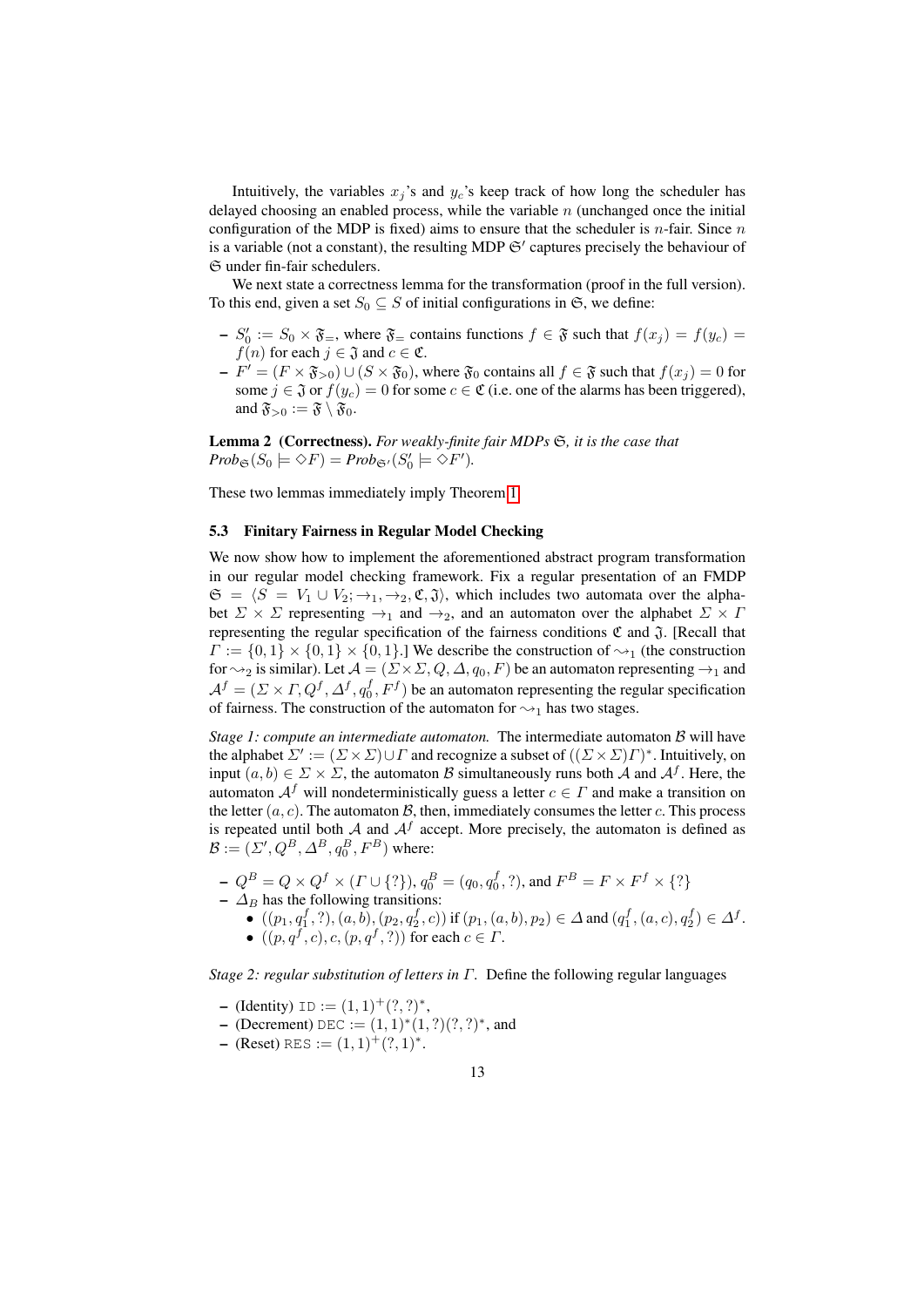Define the regular substitution  $\sigma$  mapping letters in  $\Gamma$  to regular languages:

- if  $(x, y, z)$  is  $(i, 1, j)$  or  $(0, i, 0)$  (for  $i, j \in \{0, 1\}$ ), then  $\sigma((x, y, z)) = \text{RES}$ .
- if  $(x, y, z)$  is of the form  $(1, 0, i)$  (for some  $i \in \{0, 1\}$ ), then  $\sigma((x, y, z)) = \text{DEC}$ .
- $-\text{ define } \sigma((0,0,1)) = \text{ID}.$

We then apply the regular substitution  $\sigma$  to the letters  $\Gamma$  appearing in our intermediate automaton B. The resulting automaton implements the desired automaton for  $\rightsquigarrow_1$ .

*Finishing off the rest of the construction.* Computing  $S'_0$ ,  $F'$  is easy. Define  $S'_0$  to be the set of all words  $a_1w_1a_2w_2\cdots a_mw_m$  — where  $a_i \in \Sigma$  and  $w_i \in 1^+$  for each  $i \in$  $\{1, \ldots, m\}$  — such that  $a_1 \cdots a_m \in S_0$ . Similarly, define  $F'$  to be the set of all words  $a_1w_1a_2w_2\cdots a_mw_m$  — where  $a_i \in \Sigma$  and  $w_i \in 1^+$ ?\*  $\cup$  ?<sup>+</sup> for each  $i \in \{1,\ldots,m\}$ — such that  $a_1 \cdots a_m \in F$  or  $w_i \in ?^+$  for some  $i \in \{1, \ldots, m\}$ . Regular automata for these sets could be easily constructed given automata for  $S_0$  and F.

*Example 2.* [Herman's protocol] We encode process fairness in the following way. The counters use the unary encoding, their values represented as the lengths of sequences of 1's padded on the right by the symbol ? (crucial to keep the transducers length-preserving). For example, the number 3 is represented by any word of the form 111?\*. Define  $\mathcal{X} = 1^*$ ?\*, i.e., the set of all valid counters. The set of initial configurations can be expressed using the regular expression  $(\Sigma \cdot \mathcal{X})^*(T \cdot \mathcal{X})(\Sigma \cdot \mathcal{X})^*$ , i.e., counters for all processes are initialized to an arbitrary value. The set of final configurations is now  $(\perp \cdot \mathcal{X})^*(\top \cdot \mathcal{X})(\perp \cdot \mathcal{X})^* \cup (\Sigma \cdot \mathcal{X})^*(\Sigma \cdot ?^*)(\Sigma \cdot \mathcal{X})^*$ , i.e., either there is exactly one token in the system, or (at least) one counter has reached 0. Scheduler now also performs operations on the counters for processes: for a chosen process, the counter is reset, for other processes, the counter is decremented. This can be expressed as the language  $(I \cdot \texttt{DEC})^* \big( ((\bot, \overline{\bot}) + (\top, \overline{\top})) \cdot \texttt{RES} \big) (I \cdot \texttt{DEC})^*$ . Actions of the protocol are the same as in the original encoding and the values of counters are left unmodified:

$$
(I \cdot \text{ID})^*\big(( (\overline{\bot}, \bot) + (\overline{\top}, \top) ) \cdot \text{ID}\big)(I \cdot \text{ID})^* \qquad \text{(idle)}
$$
\n
$$
(I \cdot \text{ID})^*\big((\overline{\top}, \bot) \cdot \text{ID}\big)(((\bot, \top) + (\top, \top)) \cdot \text{ID})(I \cdot \text{ID})^* \qquad \text{(pass token right_1)}
$$
\n
$$
\big(((\bot, \top) + (\top, \top)) \cdot \text{ID}\big)(I \cdot \text{ID})^*\big((\overline{\top}, \bot) \cdot \text{ID}\big) \qquad \text{(pass token right_2)}
$$

At this point, we can use existing tools for checking termination (without fairness constraints), e.g. [\[36\]](#page-16-10). Indeed, we can automatically check that the system after reduction terminates with probability one, thus proving that Herman's protocol fairly terminates with probability one (under finitary process-fair schedulers).

### <span id="page-13-1"></span>6 Implementation and Experiments

The approach presented in this paper has been implemented in the tool FAIRYTAIL.<sup>[7](#page-13-0)</sup> For evaluation, we extracted models of a number of probabilistic parameterized systems. The tool receives a system with fairness conditions and transforms it into a system without fairness conditions, where fairness of the original system is encoded using counters. For solving liveness in the output transformed system, we use SLRP [\[36\]](#page-16-10) (in the *incremental liveness proofs* setting) as the underlying liveness checker for parameterized systems.

<span id="page-13-0"></span><sup>7</sup> <https://github.com/uuverifiers/autosat/tree/master/Fairness>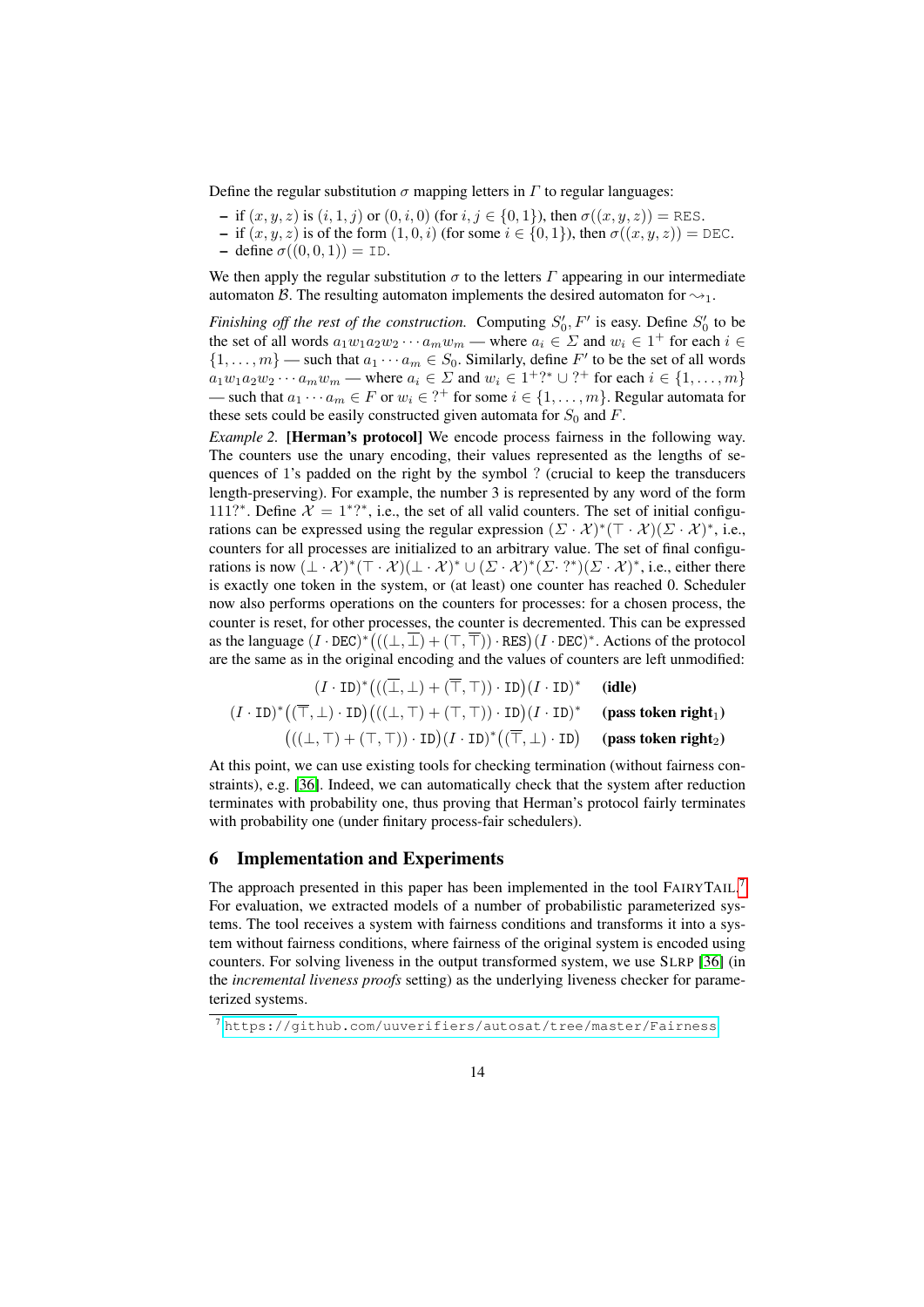Table [6](#page-13-1) shows the results of our experiments. The times given are the wall clock times for the individual benchmarks on a PC with 4 Quad-Core AMD Opteron 8389 processors with Java heap memory limited to 64 GiB. The time included translation of the system into a system without fairness (always less than 1s) and the runtime of SLRP.

We consider two versions of *Herman's protocol* and two topologies. *Moran process*, is a model of genetic drift [\[40\]](#page-16-12) with individuals of  $N \geq 2$  types. When an individual is chosen by the scheduler, it can either idle or infect a neighbor. The model of *cell cycle switch* is a simplification of the model of [\[17\]](#page-15-11).

Table 1. Times of analyses of probabilistic paremeterised systems. The timeout was set to 10 hours (timeout is denoted as T/O).

| Case study                        | Time                   |
|-----------------------------------|------------------------|
| Herman's protocol (merge, line)   | 3.64 s                 |
| Herman's protocol (annih., line)  | 4.33 s                 |
| Herman's protocol (merge, ring)   | 4.31 s                 |
| Herman's protocol (annih., ring)  | 4.61 s                 |
| Moran process (2 types, line)     | 2 m 48 s               |
| Moran process (3 types, line)     | 56 m 14 s              |
| Cell cycle switch (1 types, line) | 43.94 s                |
| Cell cycle switch (2 types, line) | 9h 46 m                |
| Clustering (2 types, line)        | $10 \,\mathrm{m}$ 30 s |
| Clustering (3 types, line)        | T/O                    |
| Coin game ( $k = 3$ , clique)     | $1 \text{ m}$ 0 s      |

Individuals can be committed to a decision from  $N \geq 1$  types. An individual neighboring another one not sharing the same decision can make him *undecided*, or persuade an undecided individual to commit to his decision. *Clustering* considers a population model of alleles of  $N \ge 2$  (resp. 3) types on a line, that can change position with their neighbours of a different type. *Coin game* is a population protocol where every agent has one of two types of coins. If an agent is chosen by the scheduler, it can change its coin to the one held by the majority of  $k$  other randomly selected agents.

In our experiments, we verify that a given property holds under every finitary processfair scheduler with probability one. For *clustering*, the property is that the system eventually reaches a configuration with  $N$  clusters of the same type, while for the other population protocols, the property is that the system reaches a stable configuration.

The experiments show that our encoding of fairness into systems is viable and can be used for verification of parameterized systems with fairness by their reduction to systems without fairness. On the other hand, when the size of the regular proof is large, we observe that the problem for the underlying solver gets significantly more difficult (as can be seen on the example of *clustering* for three types of alleles). We conjecture that the performance can be improved significantly by making the solver take into account the (not arbitrary) structure of the problem, which we leave for future work.

*Future work.* We leave the reader with several research challenges. A natural question is how to deal with non-finitary fairness for parameterized probabilistic concurrent systems in general and in the framework of regular model checking. Secondly, since there are numerous examples of population models over more complex topologies (e.g. grids), how do you deal with termination and fair termination over such models in the parameterized setting?

*Acknowledgement.* We thank anonymous reviewers and Dave Parker for their helpful feedback. This work was supported by the Czech Science Foundation (project 16- 24707Y), the BUT FIT project FIT-S-17-4014, the IT4IXS: IT4Innovations Excellence in Science project (LQ1602), Yale-NUS Starting Grant, the European Research Council under ERC Grant Agreement no. 610150, and Swedish Research Council (2014-5484).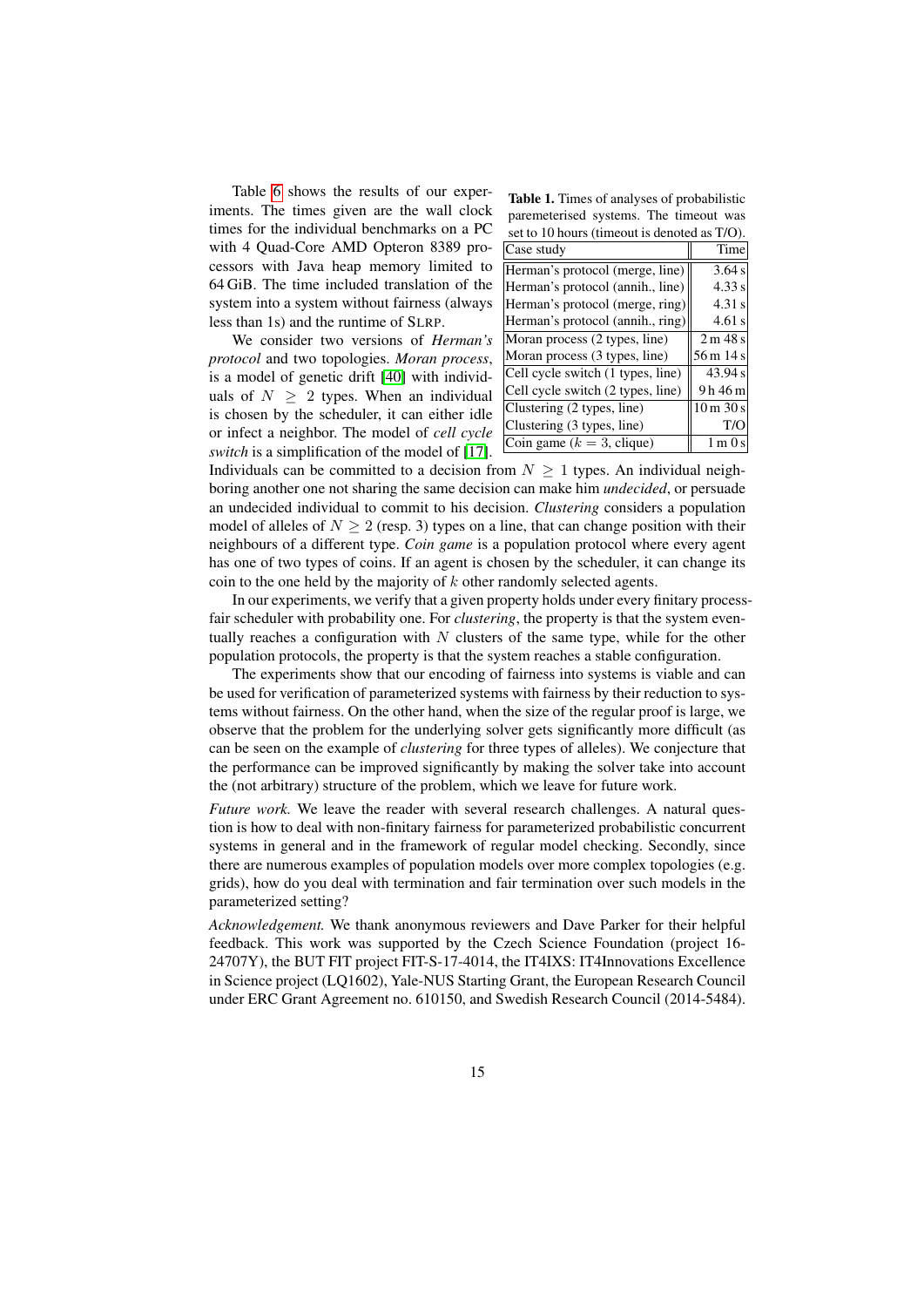# **References**

- <span id="page-15-2"></span>1. PRISM website (referred in July 2015). [http://http://www.](http://http://www.prismmodelchecker.org/) [prismmodelchecker.org/](http://http://www.prismmodelchecker.org/).
- <span id="page-15-19"></span>2. P. A. Abdulla, Y.-F. Chen, L. Holík, R. Mayr, and T. Vojnar. When simulation meets antichains. In *TACAS*, pages 158–174, 2010.
- <span id="page-15-6"></span>3. Parosh Aziz Abdulla. Regular model checking. *STTT*, 14(2):109–118, 2012.
- <span id="page-15-7"></span>4. Parosh Aziz Abdulla, Bengt Jonsson, Marcus Nilsson, Julien d'Orso, and Mayank Saksena. Regular model checking for LTL(MSO). *STTT*, 14(2):223–241, 2012.
- <span id="page-15-10"></span>5. Rajeev Alur and Thomas A. Henzinger. Finitary fairness. *ACM Trans. Program. Lang. Syst.*, 20(6):1171–1194, 1998.
- <span id="page-15-3"></span>6. Krzysztof R. Apt and Dexter Kozen. Limits for automatic verification of finite-state concurrent systems. *Inf. Process. Lett.*, 22(6):307–309, 1986.
- <span id="page-15-1"></span>7. Christel Baier and Joost-Pieter Katoen. *Principles of Model Checking*. MIT Press, 2008.
- <span id="page-15-14"></span>8. Christel Baier and Marta Z. Kwiatkowska. On the verification of qualitative properties of probabilistic processes under fairness constraints. *Inf. Process. Lett.*, 66(2):71–79, 1998.
- <span id="page-15-22"></span>9. S. Bardin, A. Finkel, J. Leroux, and L. Petrucci. FAST: acceleration from theory to practice. *STTT*, 10(5):401–424, 2008.
- <span id="page-15-23"></span>10. S. Bardin, A. Finkel, J. Leroux, and Ph. Schnoebelen. Flat acceleration in symbolic model checking. In *ATVA*, pages 474–488, 2005.
- <span id="page-15-4"></span>11. Nathalie Bertrand and Paulin Fournier. Parameterized verification of many identical probabilistic timed processes. In *FSTTCS'13*, volume 24 of *LIPIcs*, pages 501–513. Schloss Dagstuhl - Leibniz-Zentrum fuer Informatik, 2013.
- <span id="page-15-20"></span>12. B. Boigelot and F. Herbreteau. The power of hybrid acceleration. In *CAV*, pages 438–451, 2006.
- <span id="page-15-8"></span>13. B. Boigelot, A. Legay, and P. Wolper. Iterating transducers in the large (extended abstract). In *CAV*, pages 223–235, 2003.
- <span id="page-15-18"></span>14. Filippo Bonchi and Damien Pous. Checking NFA equivalence with bisimulations up to congruence. In *POPL'13*, pages 457–468. ACM, 2013.
- <span id="page-15-9"></span>15. Remi Bonnet, Stefan Kiefer, and Anthony Widjaja Lin. Analysis of probabilistic basic par- ´ allel processes. In *FOSSACS*, pages 43–57, 2014.
- <span id="page-15-21"></span>16. Ahmed Bouajjani, Peter Habermehl, Adam Rogalewicz, and Tomás Vojnar. Abstract regular (tree) model checking. *STTT*, 14(2):167–191, 2012.
- <span id="page-15-11"></span>17. Luca Cardelli and Attila Csikász-Nagy. The cell cycle switch computes approximate majority. *Scientific Reports*, 2(656), 2012.
- <span id="page-15-15"></span>18. Aleksandar Chakarov and Sriram Sankaranarayanan. Probabilistic program analysis with martingales. In *CAV*, pages 511–526, 2013.
- <span id="page-15-17"></span>19. Aleksandar Chakarov, Yuen-Lam Voronin, and Sriram Sankaranarayanan. Deductive proofs of almost sure persistence and recurrence properties. In *TACAS*, pages 260–279, 2016.
- <span id="page-15-0"></span>20. C. Courcoubetis and M. Yannakakis. Minimum and maximum delay problems in real-time systems. *Formal Methods in System Design*, 1(4):385–415, 1992.
- <span id="page-15-13"></span>21. Luca de Alfaro. Temporal logics for the specification of performance and reliability. In *STACS 97, Symposium on Theoretical Aspects of Computer Science*, volume 1200 of *Lecture Notes in Computer Science*, pages 165–176. Springer, 1997.
- <span id="page-15-5"></span>22. Javier Esparza. Parameterized verification of crowds of anonymous processes. *Dependable Software Systems Engineering*, 45:59–71, 2016.
- <span id="page-15-12"></span>23. Javier Esparza, Andreas Gaiser, and Stefan Kiefer. Proving termination of probabilistic programs using patterns. In *CAV*, pages 123–138, 2012.
- <span id="page-15-16"></span>24. Luis María Ferrer Fioriti and Holger Hermanns. Probabilistic termination: Soundness, completeness, and compositionality. In *POPL'15*, pages 489–501. ACM, 2015.